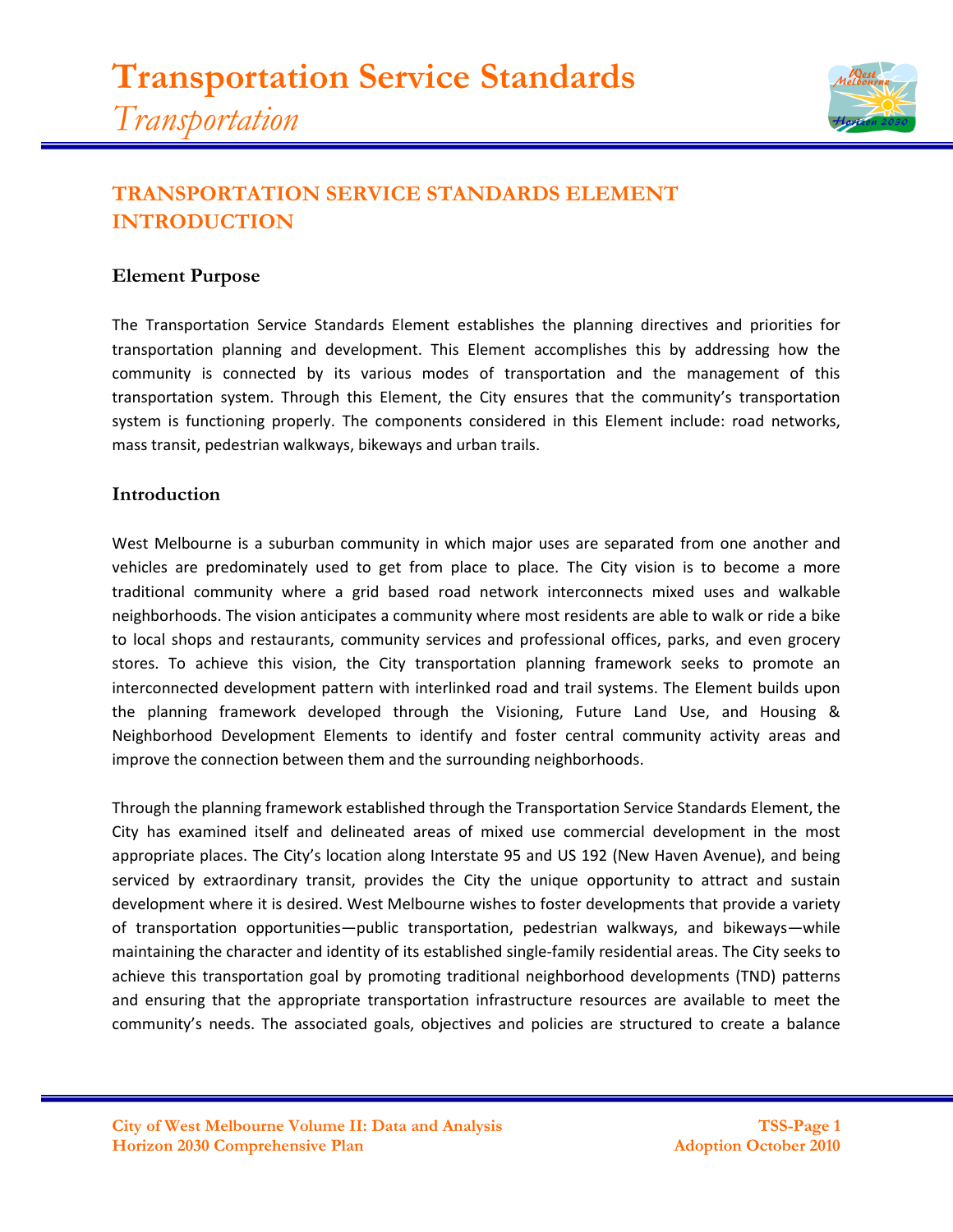

between competing interests in the intended spirit of concurrency and to truly manage growth, not merely react to it.

# **Background**

West Melbourne is located several miles from the Atlantic Ocean in east central Florida in a region known as the Space Coast. Many of the greatest growth pressures in Florida have been felt in areas with a close proximity to coastal areas. Two major transportation corridors in Florida—I-95 and US 192 dissect the City. I-95 serves as a primary route for north-south traffic along the east coast of Florida and is being used by an increasingly larger number of motorists. The presence of I-95 has exerted growth pressures near the western boundary of the City near interchanges. Future development is expected to be located west of the Interstate. US 192 acts as the City's primary east-west commercial corridor as it links I-95 to the Atlantic coastal area located several miles to the east of the city limits. I-95 and US 192 are operated as part of the State of Florida's road system. The state controls the allocation of funds and determines the alignment of major thoroughfares that connect to these roadways. The importance of these roads gives the State great influence on the local transportation network.

Two other major transportation partners are the Space Coast Transportation Planning Organization (TPO) and Brevard County. The TPO acts as the Space Coast region's primary transportation planning agency as it helps establish transportation planning and capital improvement priorities. The TPO also helps facilitate transportation priorities with state and Federal transportation agencies and organizations. Not including I-95 and US 192, Brevard County operates and manages all other major roadways in the City. As a result of these intergovernmental transportation partnerships, the City is dependent upon a strong coordinated effort to meet the community's transportation needs.

Space Coast Area Transit (SCAT) provides transit services for the Brevard County area. The City ensures new developments support transit services through master planning and transit infrastructure resources. Additionally, the City works with SCAT to ensure the agency offers the appropriate levels of transit service through well-design transit routes, a variety of paratransit, senior, and special needs transit services, well-located park and ride facilities and other needed transit resources. This partnership ensures that the appropriate transit services are offered to meet the needs of the community.

# **Evaluation and Appraisal Report: Identified Concerns**

Concerns related to transportation service standards were discussed in all chapters of the 2009 Evaluation and Appraisal Report (EAR).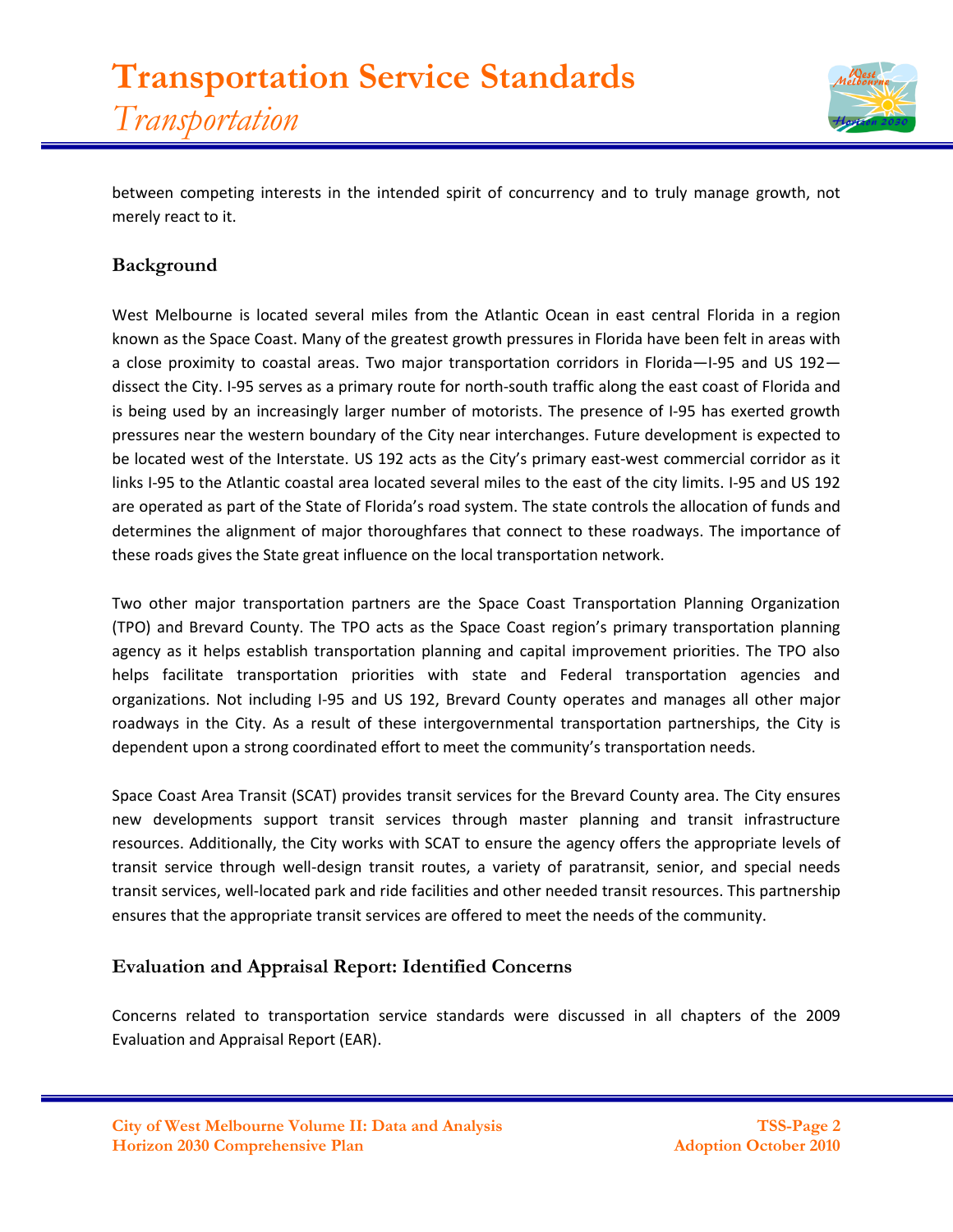

- *Chapter 1—Community Identity and Image:* Concerns are related to how to utilize the City's transportation system to promote a distinct sense of place, high quality of life, and integrated community identity.
- *Chapter 2—Community Core, Neighborhood Centers, and Gathering Spaces:* Concerns are related to utilize the City's pedestrian and bicycle oriented transportation resources to both link together the City's community and neighborhood centers and park areas as well as provide additional park resources.
- *Chapter 3—Integrated Development Patterns:* Concerns are related to how to facilitate the development of traditional neighborhoods and mixed use activity centers that utilize a variety of transportation resources to provide the community varied live-work-play opportunities.
- *Chapter 4—Community Connectivity and Multimodal Transportation Systems:* Concerns are related to the why multiple transportation opportunities and multimodal transportation master planning strategies are essential to the City's community planning vision.
- *Chapter 5—Standards for Public Facilities and Infrastructure Systems:* Concerns are related to how to develop and finance a transportation system that meets the varied needs of the systems' many users—drivers, pedestrians, cyclists, and transit riders.
- *Chapter 6—Land Development Practices and Design Standards:* Concerns are related to how to utilize the City's future new and redevelopment planning efforts to foster traditional neighborhoods and interconnected community resources.

According to the EAR, transportation and connectivity issues are critical to the future livability and character of the City. As discussed in EAR Chapter 4—Community Connectivity and Multi-Modal Transportation Systems, many of the community members and public leaders who participated in the Horizon 2030 community planning process, identified transportation problems as a major concern for the City's future. Specifically, the participants said that transportation systems have not kept up with the community's growth and have contributed to a lack of connectivity and sense of place. Indicators of this challenge include increased traffic congestion, lack of sidewalks that connect neighborhoods to surrounding commercial areas and community resources, and strained transportation budgets. As a result, there is a concern that the transportation system is unable to adequately meet current service needs or address future growth demands.

The EAR acknowledged that the transportation problem cannot be addressed by the City alone. Considering West Melbourne is made up of approximately 9.9 square miles and the average daily vehicle trips that travel through the City extend well outside the city limits due to the City's location along two major roadways, it is clear that transportation linkages must be viewed from the regional level.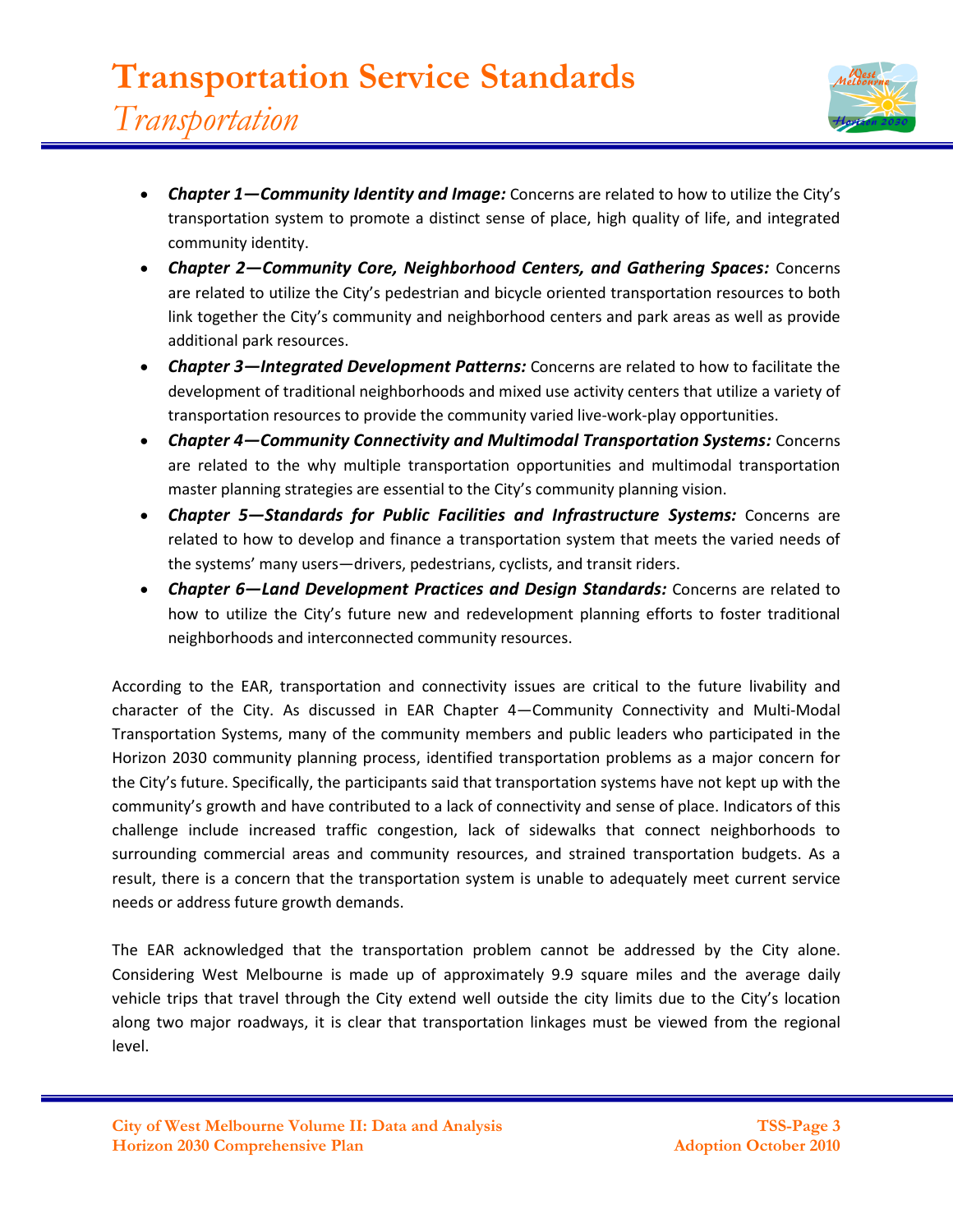

The understanding that transportation has to be viewed from the regional level has led the West Melbourne to establish and become active participants in a number of regional partnerships. Partnerships include Brevard County, State of Florida Department of Transportation (FDOT), Space Coast TPO, SCAT and the East Central Florida Regional Planning Council (ECFRPC). The EAR recommended that updates to the 1999 Comprehensive Plan establish policies which continue the support of such partnerships and provide for the ability to address the City's transportation issues on a regional level.

In order to address these concerns, the EAR recommended policies that:

- **Ensure new development patterns consider transportation system demands.**
- **Maximize existing transportation systems.**
- **Address transportation demands caused by growth and expanded development.**
- Address how growth and development outside the City's boundaries impacts transportation services inside its boundaries.
- **Provide all new development projects with adequate public facilities.**
- **IMPROVE COORDINATION between transportation systems and infrastructure enhancements.**

To assist in the execution of the previous policies, the EAR recommended the City establish practices and tools that integrate design, function, and structure including:

- Ensuring the suburban growth and development of unincorporated West Melbourne supports the community character and quality of life in the City.
- **Promoting development practices that mitigate environmental impacts and prevent sprawl.**
- Enhancing transitional areas by creating public spaces within the built environment.
- Recognizing the value of traditional neighborhood components—parks and public spaces, integrated public services and infrastructure systems, multi-modal transportation alternatives, distinct character attributes and design features, community housing opportunities, neighborhood centers, and mixed-use village neighborhoods.
- Coordinating future development practices with expansion of public services and infrastructure systems.
- Making certain development pays for itself—both in the short and long term.
- **Providing capacity to prepare for and minimize damage from natural events.**
- Making services available that meet the needs and demands of a diverse community.
- **Establishing development patterns which enable alternative forms of transportation.**
- Acknowledging the inherent link between land use and transportation systems.
- **Promoting and supporting the unique qualities of West Melbourne's character.**
- Enhancing quality of life attributes for a multi-generational community.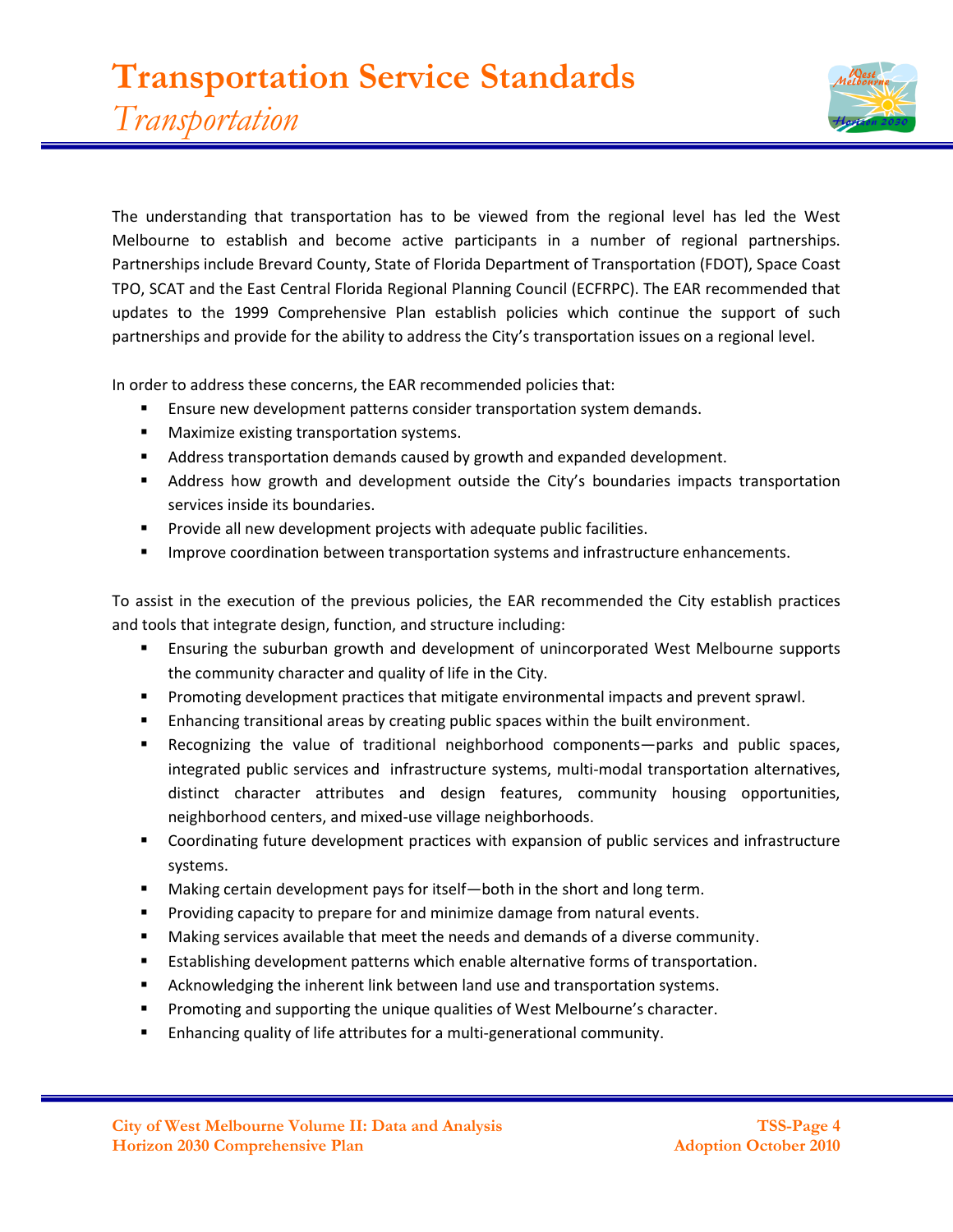

- Distinguishing the features that comprise West Melbourne's different neighborhoods and activity centers.
- Strengthening architectural and design components of the City's buildings and development areas.
- Recognizing the value of mixed-use areas to improving community public spaces, connectivity, character, and planning.
- Supporting the community's economic activity centers and economic base.

# **IDENTIFICATION AND ANALYSIS OF TRANSPORTATION SYSTEMS**

## **Roadway Inventory, Classification, Capacity, and Level of Service**

To properly analyze transportation needs and improvements, current mobility conditions must be identified. Roadways must first be inventoried and classified. The current operating level of service is then identified to determine where deficiencies exist. In addition to the roadway network, other transportation modes must also be analyzed. Demographics and growth trends must be factored into the final analysis. All of the above factors, when examined together can be used to determine what types of improvements may be needed to provide a safe and efficient transportation system (see attached "Existing Roadways by Laneage" and "Existing Roadways by Jurisdiction" maps).

## **Functional Classification Systems**

The first step in determining the existing transportation conditions is to develop an inventory using the Functional Classification System for the roadways within the City, as developed by the Federal Highway Administration (FHWA). Functional classifications include arterials, collectors, and local roads. Arterials and collectors can be further separated into principal or minor. The Functional Classification System is also utilized by FDOT, Brevard County, and the TPO (see attached "Existing Roadways by Functional Classification" map).

Functional classifications are defined as follows:

- **Freeways/Expressways** are controlled access facilities with separated intersections providing for interregional and/or interstate travel at high operating speeds. Typically, expressways accumulate high volumes of traffic.
- *Principal (Major) Arterials* facilitate relatively long trip lengths at moderate to high operating speeds with somewhat limited access to adjacent properties. Major arterials generally serve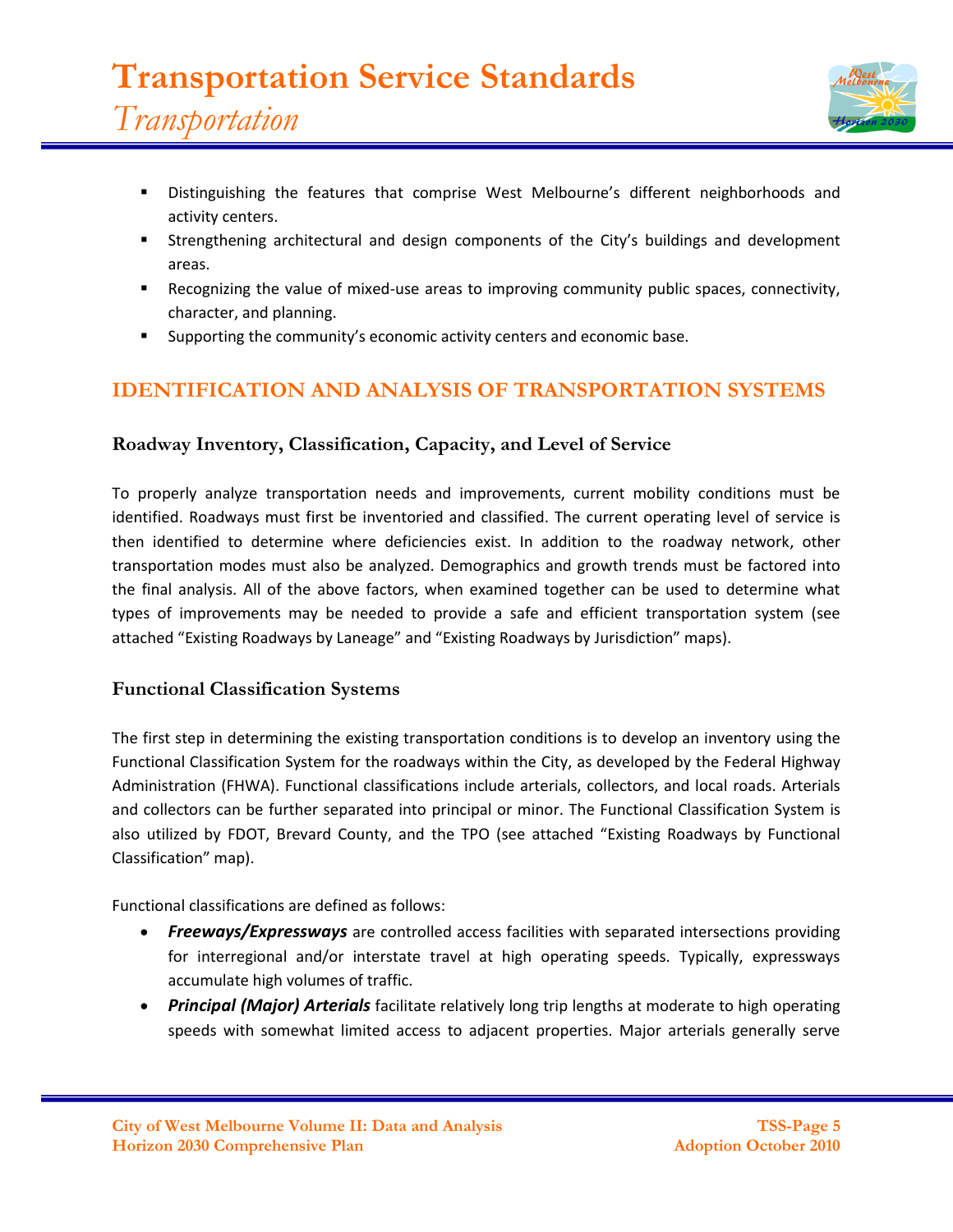

major centers of activity in urban areas and have the highest traffic volume corridors. All US numbered routes (including US 192) and Interstate connector roads are major arterial roads.

- *Minor Arterials* provide shorter trip lengths than major arterials and generally interconnect and augment major arterial routes at moderate operating speeds, allowing somewhat greater access to adjacent properties than major arterials.
- *Major Collectors* collect and distribute significant amounts of traffic between arterials, minor collectors and local roads at low to moderate operating speeds. Major collectors provide for more accessibility to adjacent properties than arterials.
- *Minor Collectors* collect and distribute moderate amounts of traffic between arterials, major collectors and local roads at relatively low operating speeds with greater accessibility to adjacent properties than major collectors.
- *Local Roads* generally provide access to abutting properties. Local roads possess relatively low traffic volumes, low operating speeds, short trip lengths, and minimal through-traffic movements.

The West Melbourne land development regulations (LDR) classify City roadways in the following manner:

| <b>Functional Classification</b> | <b>City Roadways</b>      |
|----------------------------------|---------------------------|
| Freeways/Expressways             | Interstate 95 (1-95)      |
| <b>Principal Arterials</b>       | US 192 (New Haven Avenue) |
|                                  | Wickham Road              |
|                                  | <b>Minton Road</b>        |
|                                  | Palm Bay Road             |
| Minor Arterials                  | NASA Boulevard            |
|                                  | <b>Hibiscus Boulevard</b> |
|                                  | Diary Road                |
| <b>Major Collectors</b>          | Hollywood Boulevard       |
|                                  | Ellis Road                |
|                                  | Sheridan Road             |
|                                  | John Rodes Boulevard      |
|                                  | Eber Road                 |
|                                  | Henry Avenue              |

According to the LDRs, all roadways not listed on this table are classified as local roads.

Florida's Strategic Intermodal System (SIS) was established in 2003 to enhance the state's economic competitiveness by focusing limited state resources on those transportation facilities that are critical to Florida's economy and quality of life. The SIS consists of primarily interstate roadway systems including I-95 (north-south freeway) which passes through the western city limits. I-95 has two interchanges serving the West Melbourne area located at US 192 and Palm Bay Road. These interchange connectors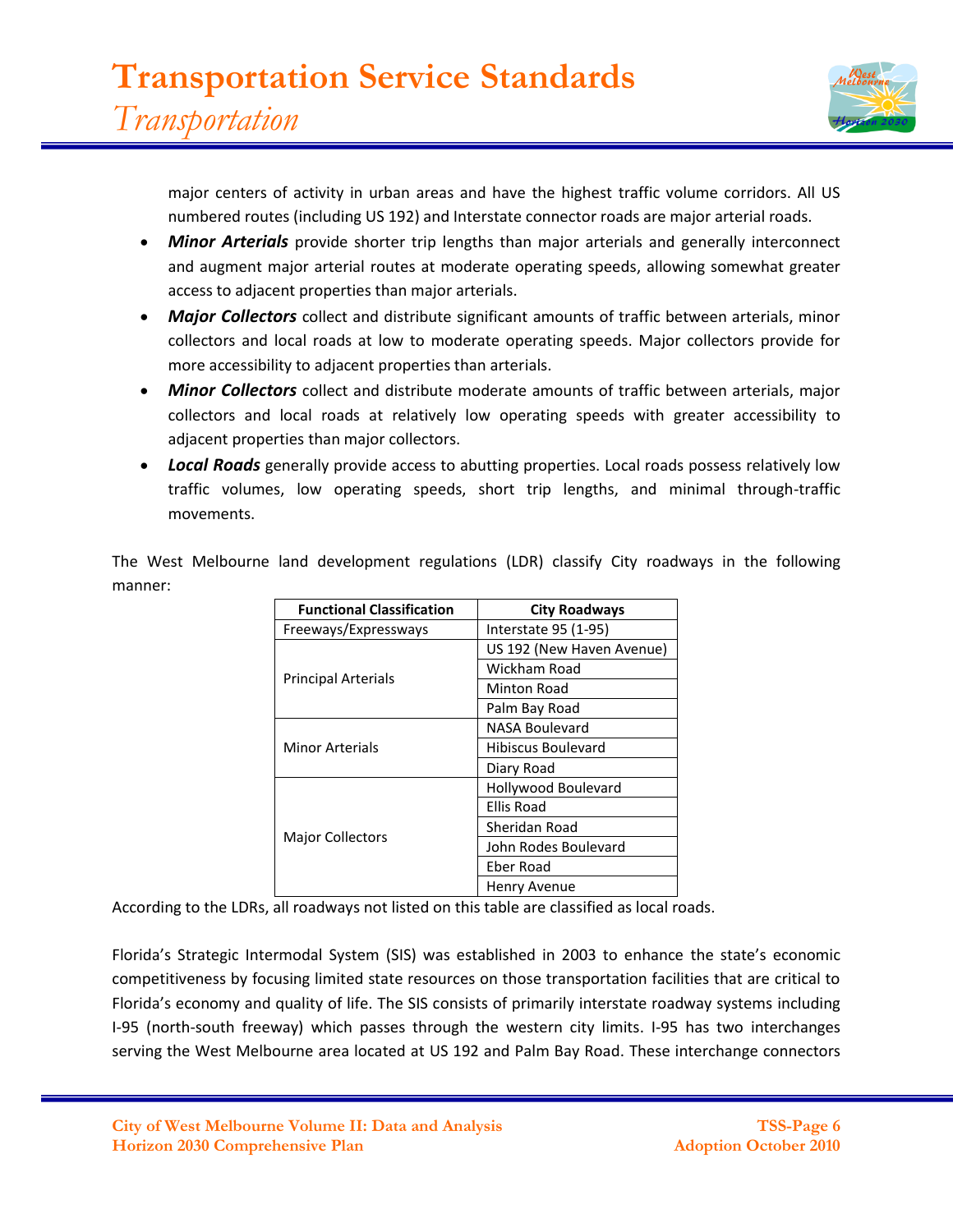

increase the traffic circulation throughout West Melbourne's roadway system. As a principal east-west arterial that connects the eastern coastal communities to the Florida's central region, US 192 is also a contributing roadway to the SIS system.

# **Traffic Generators**

West Melbourne is a suburban residential community located on the edge of a larger economic and business center area which features industries such as space technologies, tourism, medical, health and wellness care and education. West Melbourne is also located in a key position along I-95 since principal arterials US 192 and Palm Bay Road link the interstate to populated coastal communities and economic and employment areas. West Melbourne's position as a residential area located in a key transportation corridor is the basis for its traffic generation analysis (see attached "Major Traffic Generators" map).

West Melbourne's traffic generation and roadway impacts come from both internal and external factors. The internal factors are based on the suburban residential land use pattern which compels people to drive for daily errands, shopping, and work. The external factors are based on the residential nature of the community. Many residents travel to and from the City for work in the adjacent larger economic area. The City is located along several major transportation routes which facilitate traffic through the City as people travel in to and out of the area.

In addition to these general characteristics that influence traffic generation, there are certain destinations in and around the City which generate a large amount of traffic. These generators include major commercial centers, schools, medical facilities, recreation facilities, industrial parks, and airports.

Some of the most significant traffic generators that affect the City of West Melbourne are:

- Commercial centers located along U.S. 192 and Palm Bay Road
	- o Melbourne Square Mall (outside city limits)
	- o The Shoppes of West Melbourne
	- o Melbourne Square Promenade (outside city limits)
	- o Hammock Landing
	- o Walmart
- Industrial centers located along and near Ellis Road and NASA Boulevard
	- o Fortune Cookie Industrial Park
	- o Dow Central Park Office Industrial Plaza
	- o Ellis Road Industrial Center
	- o Industrial Center East
	- o NASA Corporate Center
	- o Harris Corporation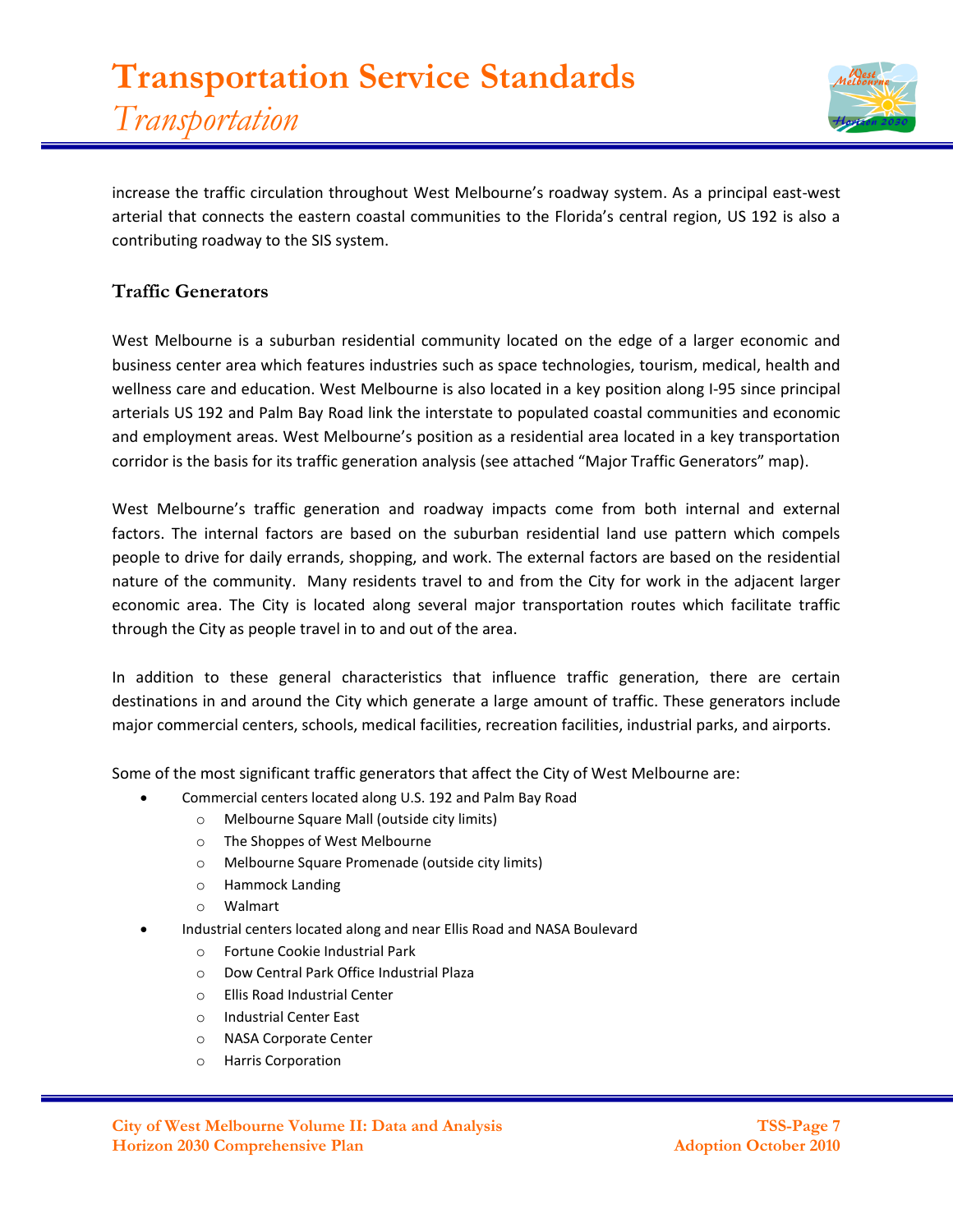

- **Schools** 
	- o Meadowlane Elementary
	- o Meadowlane Intermediate
	- o Central Junior High
	- o Imagine School
	- Melbourne International Airport (outside city limits) and associated uses:
		- o Airport Corporate Center
		- o Airport Industrial Area
- Wuesthoff Hospital (outside city limits)
- U.S. Post Office

Traffic generation factors greatly influence the traffic on a roadway and impacts the level of service (LOS) which provides information about how well the roadways are operating (see the analysis provided in TSS Table 1 and 2).

# **ROADWAY LEVELS OF SERVICE**

The determination as to whether the existing roadways can adequately serve existing and future demands is predicated upon the ability to estimate the maximum amount of traffic a roadway can safely accommodate. The establishment of threshold standards for different classifications of roadways is called levels of service (LOS). LOS is used to identify needed system improvements, either by expansion of existing roadways, constructing new roadways, creating parallel roadways, or the use of alternative modes of travel.

The principal objective of capacity analysis is to estimate the maximum amount of traffic that can be accommodated by a given roadway. However, capacity analysis is best used to estimate the trafficcarrying ability of a given roadway over a range of defined operational conditions using LOS criteria. Roadways do not operate well at capacity because they are not designed to that optimal standard.

The concept of LOS is defined as a qualitative measure describing operational conditions of traffic and the perception of those conditions by motorists and passengers. A level of service category generally describes these conditions in terms of speed and travel time, freedom to maneuver, traffic interruptions, comfort, convenience and safety. There are six levels of service with LOS "A" representing the best operating condition and LOS "F" the worst. Operating conditions under these LOS standards (as defined in Highway Capacity Manual 2000) are: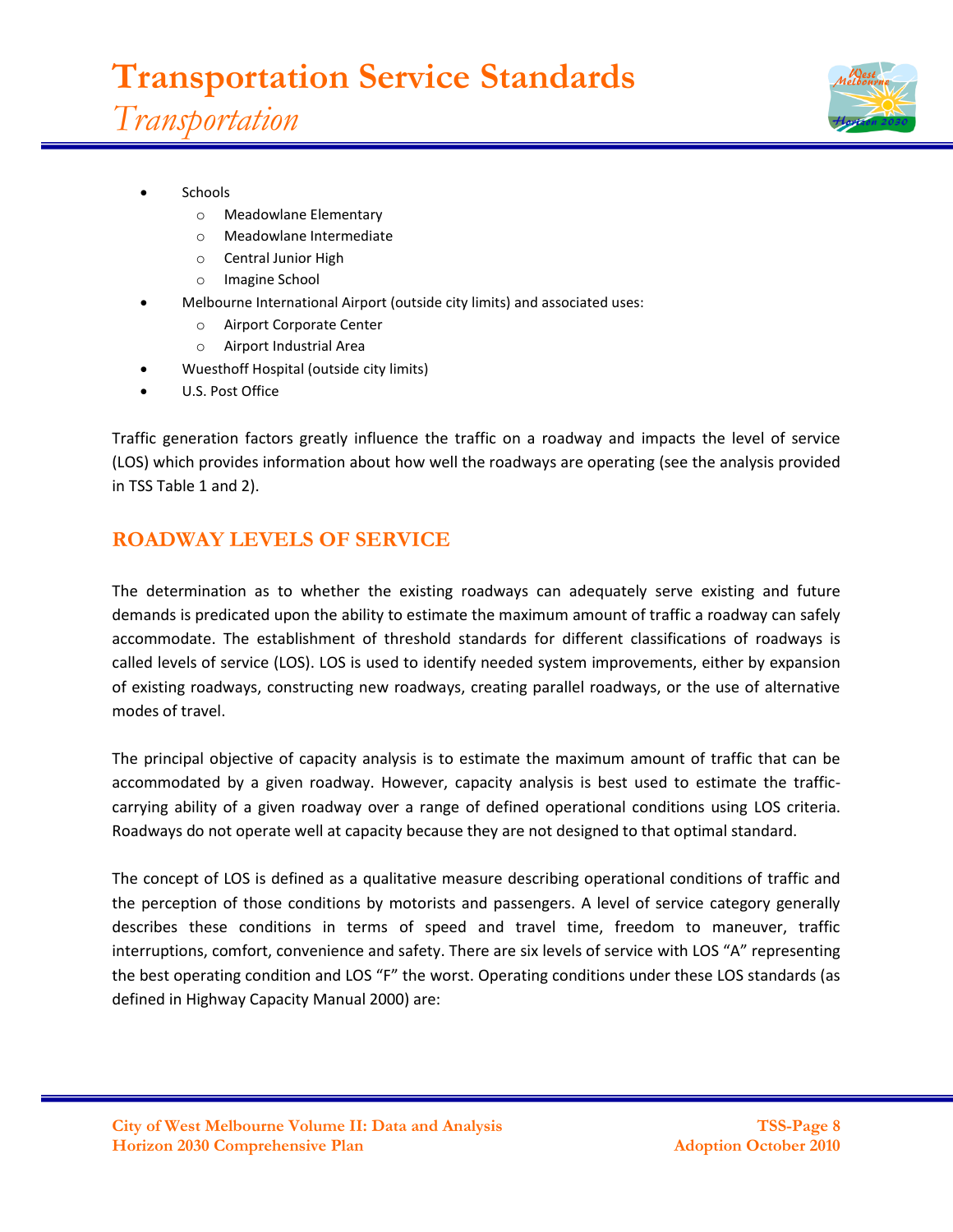

- *LOS "A":* Motorists are unaffected by the presence of others in the stream of traffic. Freedom to travel at desired speeds and to maneuver within the stream of traffic is extremely high. The general level of comfort and convenience is excellent.
- LOS "B": Freedom to travel at desired speeds is relatively unaffected, but there is a reduction in the freedom to maneuver within the stream of traffic. The level of comfort and convenience is less, because of the presence of others in the stream of traffic begins to affect individual motorist behavior.
- LOS "C": Motorists become significantly affected by the interactions with others within the stream of traffic. Traveling at the desired rate of speed is affected and maneuvering within the stream of traffic requires substantial effort on the part of the motorist. Comfort and convenience decline noticeably at this level.
- LOS "D": Speed and freedom to maneuver are severely restricted, and a poor level of comfort and convenience is experienced by the motorist. Minimal increases in traffic will generally cause operational problems at this level.
- LOS "E": Operating conditions are at or near capacity. All speeds are significantly reduced. Freedom to maneuver is difficult. Comfort and convenience are extremely poor and motorist frustration is generally high.
- LOS "F": Operating conditions at this level are forced or have broken down. This condition exists wherever the amount of traffic approaching a point exceeds the amount that can traverse the point. Queues typically form at such locations. Operations are characterized by stop-and-go waves; vehicles may proceed at reasonable speeds for short distances and then be required to stop in a cyclical fashion. Comfort and convenience are extremely poor and frustration is high.

These general definitions apply primarily to roadways having uninterrupted traffic flows, such as freeways. For each type of roadway facility, LOS activities are based on one or more operational parameters or "measures of effectiveness." Basic measures of effectiveness used to define LOS for different types of roadways include: (a) average travel speed, (b) density, (c) delay, and (d) volume.

# **Existing Level of Service Standards**

In Florida, LOS analysis is based on a theoretical  $100<sup>th</sup>$  highest hour (the traffic conditions in the  $100<sup>th</sup>$ hour if all hours of traffic in a year were ranked from highest to lowest). The first 29 hours are generally considered "event related" traffic which could occur over Memorial Day or Fourth of July peak on a road serving the beaches. For another part of the roadway network, the first 29 hours could result from unusually high traffic redirected to surface streets due to a crash on I-95. The 30<sup>th</sup> highest hour is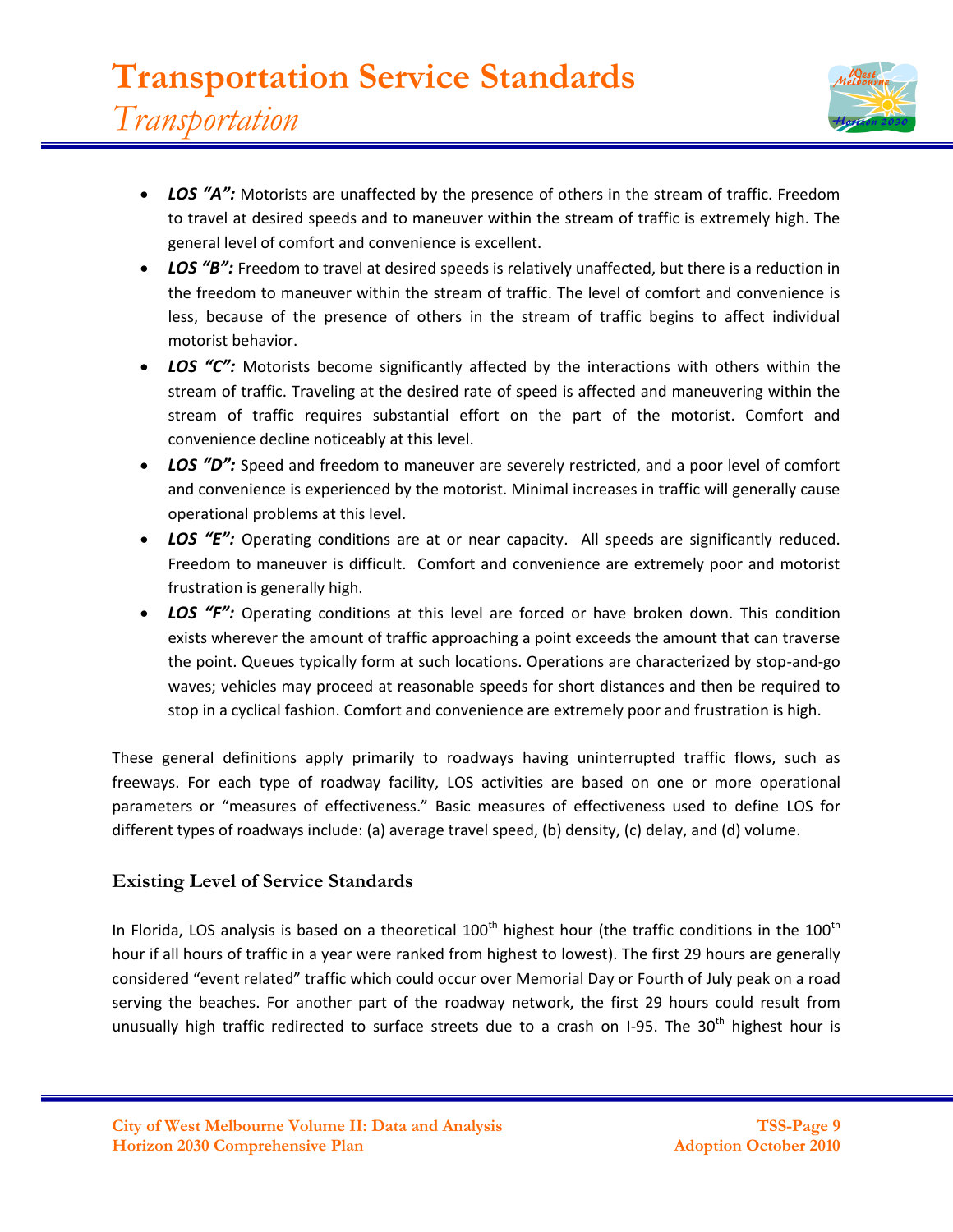

considered the highest "normal" traffic, equivalent to the heaviest PM-peak hour traffic during peak season which is often used for road design.

The 100<sup>th</sup> highest hour is specified as the planning analysis hour, and it is used in the State's LOS analysis procedures. For consistency, Brevard County and the West Melbourne have adopted the 100<sup>th</sup> highest hourly volume design for LOS determination. The 100th highest hour is roughly equivalent to an average PM-peak hour during peak season.

The achievement of the  $100<sup>th</sup>$  highest hour standard would provide an acceptable compromise between economic efficiency and the availability of adequate service levels. This factor takes into account the unique nature of the region's seasonal population fluctuations and the resulting peak periods of traffic volumes. It represents a community tolerance level, which equates to accepting deficient conditions for approximately two hours per day including: (a) every Friday afternoon throughout the year, and (b) every Wednesday through Friday afternoons during the winter season at urbanized locations, such as the intersection of US 192 and Minton Road.

The LOS standard described above provides an overall goal toward which the City and County can strive to achieve. However, the adoption of a LOS "C" peak hour for constrained and backlogged roadways would not be financially feasible based on the 100<sup>th</sup> hour design criteria. Currently constrained County roadways are defined as exhibiting a LOS lower than the adopted standard and not being able to attain the adopted standard because prohibitive cost or environmental limitations prevent the construction of at least two additional through lanes. Backlogged County roadways are defined as roadways operating below the adopted standard which do not have prohibitive financial or environmental constraints but are not scheduled for major capacity improvements in the County's Five-Year Schedule of Capital Improvements. The LOS for constrained roadways (prohibited due to physical or other policy limitations) or backlogged roadways (currently un-funded in the Five-Year Schedule of Capital Improvements) is to maintain the current LOS with minimal degradation.

The adoption of a LOS standard for State roadways must consider the standard adopted by FDOT. If the City were to adopt a higher LOS standard on State roadways, the burden would rest on the City to prove that such a LOS could be maintained.

The City's acceptance of constrained and backlogged roadways on both the State and County transportation systems presumes an additional responsibility on the part of the County in its review and approval of development orders. The City's determination is based upon the need to maintain the existing LOS of such roadways and to not allow the existing operating conditions to be degraded.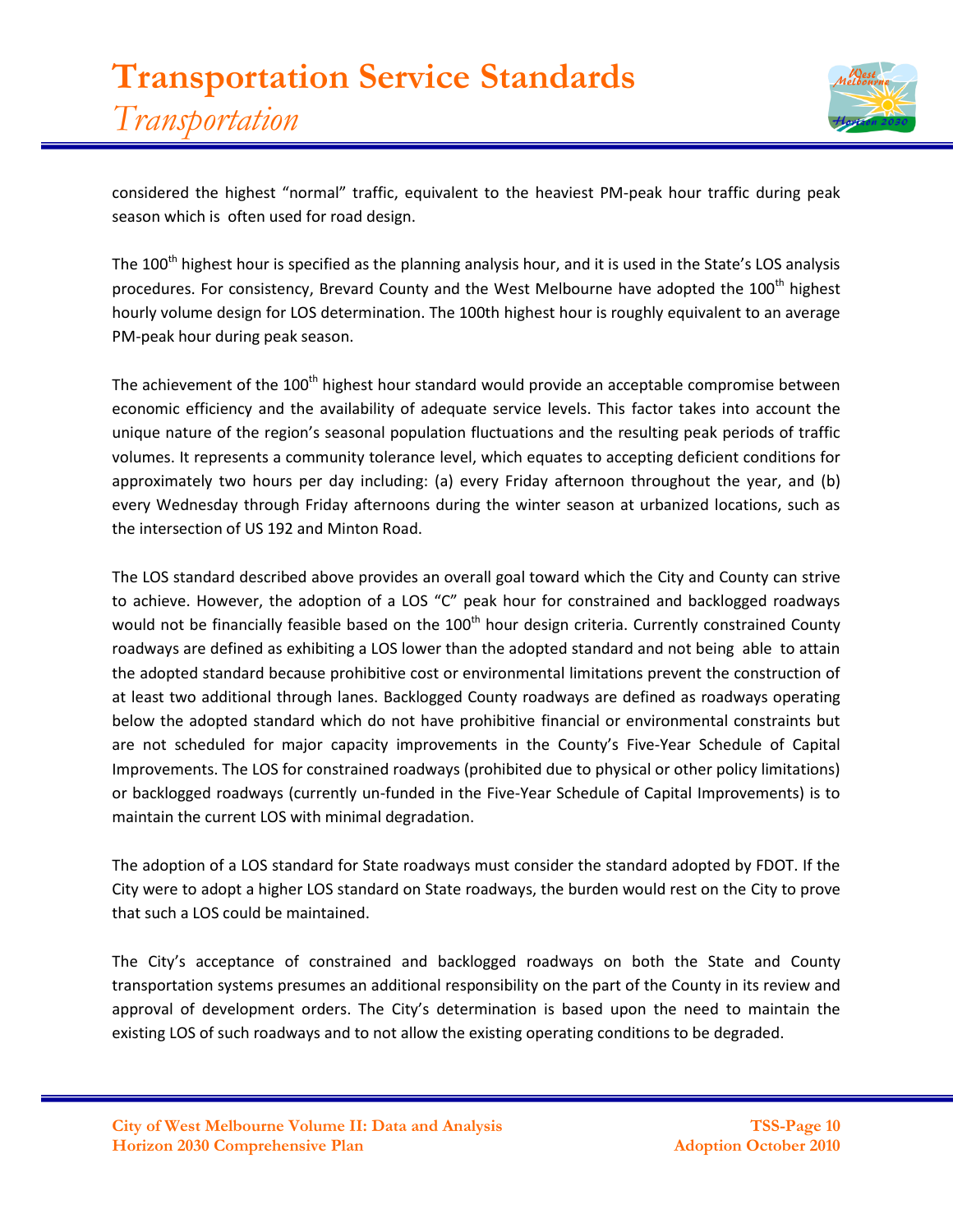

As indicated on Table TSS-1 (and shown on the attached "Existing Roadways by Current LOS" map), the analysis of existing LOS for major roads within West Melbourne indicates that most roadways in are operating at a LOS "E" or better.

| Level of Service for Major Roads within the City Limits |                      |                |  |  |  |  |  |
|---------------------------------------------------------|----------------------|----------------|--|--|--|--|--|
| <b>Functional</b>                                       |                      | <b>Minimum</b> |  |  |  |  |  |
| <b>Classification</b>                                   | Roadway              | <b>LOS</b>     |  |  |  |  |  |
| <b>Rural Principal Arterial</b>                         | $I-95$               | D              |  |  |  |  |  |
| <b>Principal Arterial</b>                               | Palm Bay Road        | E              |  |  |  |  |  |
|                                                         | Wickham Road         | E              |  |  |  |  |  |
|                                                         | <b>Minton Road</b>   | E              |  |  |  |  |  |
|                                                         | <b>US 192</b>        | E              |  |  |  |  |  |
| Minor Arterial                                          | Hibiscus Boulevard   | F              |  |  |  |  |  |
|                                                         | NASA Boulevard       | E              |  |  |  |  |  |
|                                                         | Dairy Road           | E              |  |  |  |  |  |
| Major Collector                                         | Eber Road            | E              |  |  |  |  |  |
|                                                         | Ellis Road           | E              |  |  |  |  |  |
|                                                         | Hollywood Boulevard  | F              |  |  |  |  |  |
|                                                         | John Rodes Boulevard | E              |  |  |  |  |  |
|                                                         | Sheridan Road        | E              |  |  |  |  |  |

| Table TSS-1                                                                |
|----------------------------------------------------------------------------|
| وملامينا ويبلاها والمناطر والمتبر والموجال وماجال الرواد والمسوع فوالمربور |

# **State Highway System Levels of Service**

In 2002, FDOT adopted revised LOS standards for roads on the State Highway System, and in 2009, FDOT again revised the level of service standards in the document "2009 Quality/Level of Service Handbook". These standards are to be used to indicate FDOT system deficiencies, assist in determining work program priorities, review local government and metropolitan planning organization comprehensive transportation plans and review traffic circulation impacts related to Developments of Regional Impact (DRI) and other large developments affecting the State Highway System.

The 2002 State Highway System LOS standards for roads, as reflected in the "2009 Quality/Level of Service Handbook" are intended to further the overall concept of growth management. Relative to the previous level of service standards, these standards (along with the service or "capacity" volumes associated with the various LOS designations) promote or encourage development in existing urban areas, the use of public transit, bicycling, or other alternative modes of transportation and the efficient use of existing highways. These standards more clearly recognize the importance of the different functions (mobility versus access) and the importance of exclusive transit facilities within the State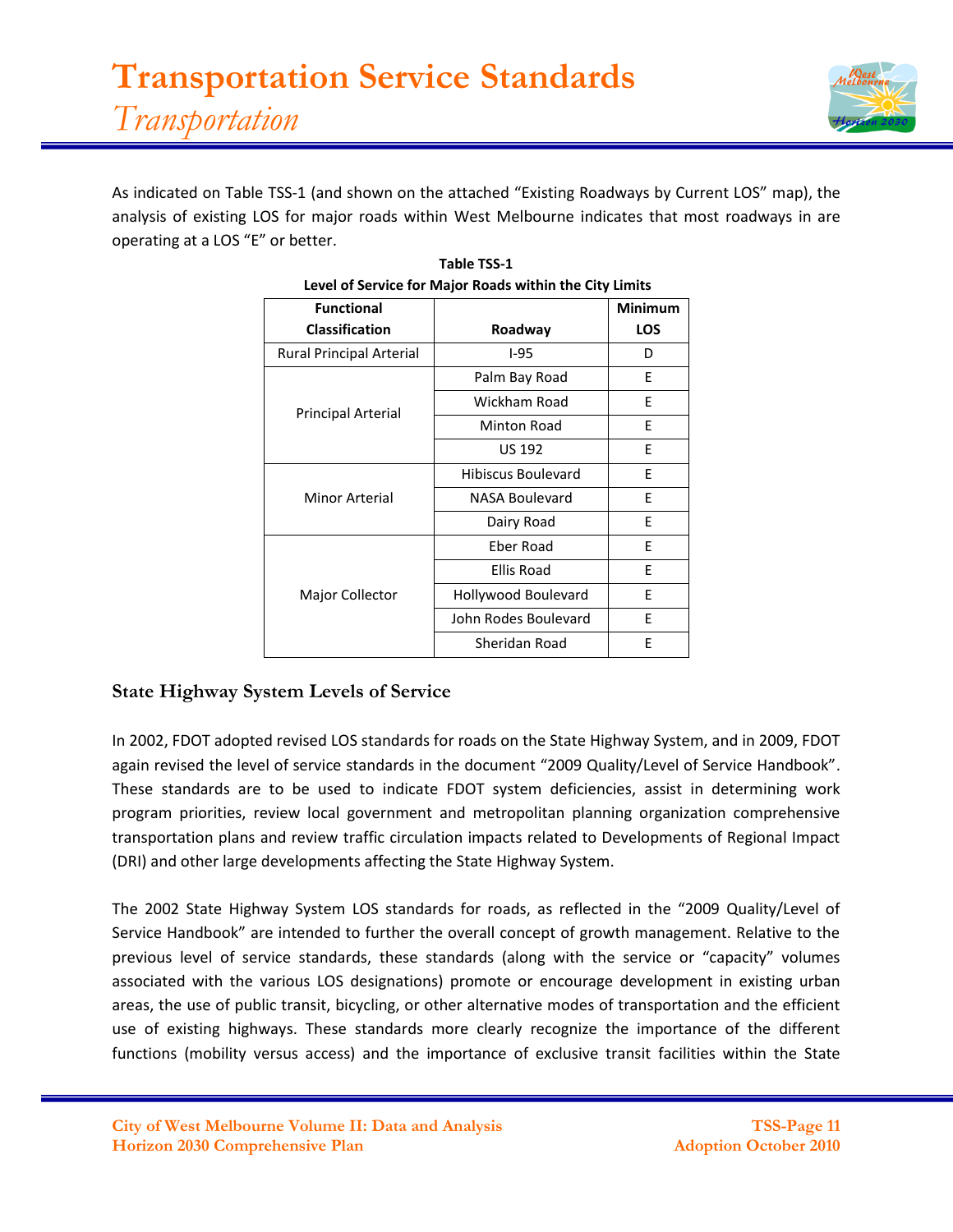# **Transportation Service Standards** *Transportation*



Highway System. The FDOT handbook recognizes or acknowledges the acceptance of some highway congestion as a trade-off for other urban area amenities and the fact that necessary improvements to many roads on the State Highway System are constrained due to physical or policy barriers or are backlogged beyond current Five-Year Work Programs.

Due to the complexity of the 2009 LOS standards, minimum LOS for roads on the State Highway System cannot be characterized by a single LOS designation, such as LOS "C". Under these standards, LOS for roads on the State Highway System are determined based upon a number of factors, including the location of the road in relation to the general character of adjacent land use development (rural vs. urban), whether or not the road is designated on the Florida Intrastate Highway System (FIHS), the degree to which property access to the road is limited or controlled, number of lands, whether or not the road includes or parallels an exclusive transit facility, whether or not the road is located within a designated Transportation Concurrency Management Area (TCMA) and whether or not improvements to the road are constrained or backlogged.

When applied to State roads located in rural or "urbanizing" areas, these LOS standards are generally more stringent (have a higher LOS) than the standards for similar roads located in urban communities and municipalities. Under the 2009 standards, the minimum LOS for multi-lane roads in rural areas is LOS "B". Two lane highways have a minimum LOS "C". Urbanized or "transition" areas have a minimum LOS "C". The minimum LOS for roads designated on the FIHS in urbanized areas with a population under 500,000 is LOS "C". Non-intrastate roads in such areas are given a minimum LOS "D". The minimum LOS for all roads that include or are parallel to exclusive transit facilities (generally located in urbanized areas with a population over 500,000) is LOS "E".

The minimum LOS for all roads with backlogged or constrained conditions is the current LOS with minimal degradation. Backlogged improvements are not funded in FDOT's Five-Year Work Program. Constrained conditions exist when improvements are prohibited due to physical or other policy limitations.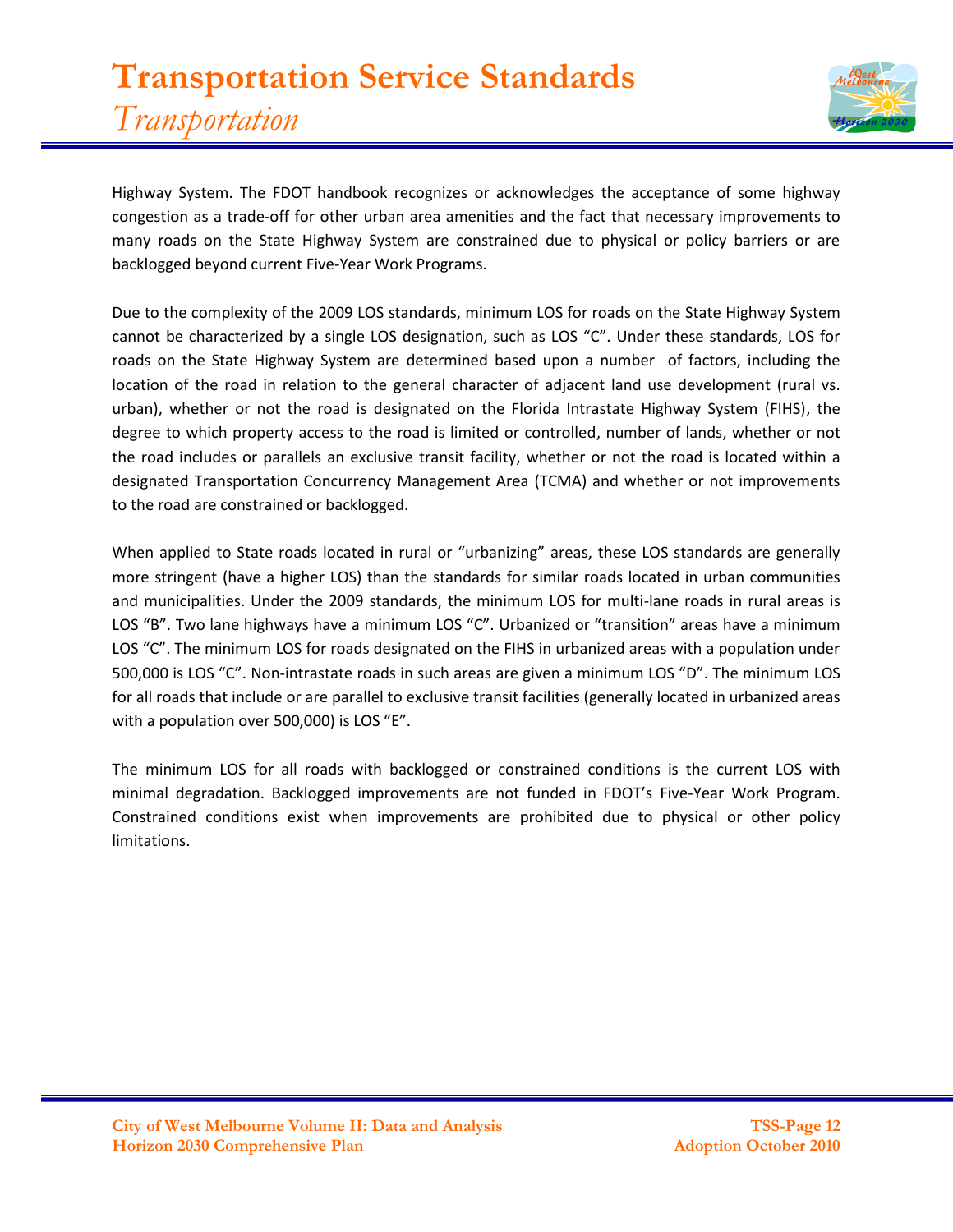# **Transportation Service Standards** *Transportation*



|                             |                                                                                             |                             |                        |             |                                 |                                           |                          | ADOPTED STANDARD |                        |               | <b>EXISTING</b>              |              |                       |
|-----------------------------|---------------------------------------------------------------------------------------------|-----------------------------|------------------------|-------------|---------------------------------|-------------------------------------------|--------------------------|------------------|------------------------|---------------|------------------------------|--------------|-----------------------|
| <b>ROAD</b>                 | <b>FROM</b>                                                                                 | TO                          | No. OF<br><b>LANES</b> | <b>ROAD</b> | <b>TYPE</b>                     | LOS                                       | <b>C VOLUME D VOLUME</b> |                  | LOS E<br><b>VOLUME</b> | LOS<br>Volume | <b>VOLUME</b><br><b>AADT</b> | LOS          | Available<br>Capacity |
| $I-95/ SR91$                | West Eau Gallie Blvd/518                                                                    | New Haven Ave/ 192          | $\overline{4}$         | State       | Urban<br>Principal<br>Arterial- | $\mathbf D$                               | 55200                    | 67100            | 74600                  | 67100         | 74000                        | $\mathbf{D}$ | 600                   |
|                             | New Haven Ave/192                                                                           | Palm Bay Rd                 |                        |             | Interstate                      |                                           | 55200                    | 67100            | 74600                  | 67100         | 83000                        | F            | $-15900$              |
|                             | Eau Gallie / 518                                                                            | Ellis Rd                    |                        |             |                                 | $\mathbf E$                               | 9100                     | 14600            | 15600                  | 15600         | 12790                        | $\mathbf C$  | 2810                  |
| John Rodes Blvd /<br>CR 511 | Ellis Rd                                                                                    | Sheridan Rd                 | $\overline{c}$         | County      | Urban Major<br>Collector        |                                           | 9100                     | 14600            | 15600                  | 15600         | 11250                        | $\mathbf{D}$ | 3350                  |
|                             | Sheridan Rd                                                                                 | New Haven Ave/ US 192       |                        |             |                                 |                                           | 9100                     | 14600            | 15600                  | 15600         | 10860                        | $\mathbf{D}$ | 3740                  |
|                             | Eau Gallie / CR 518                                                                         | Nasa Blvd                   |                        |             |                                 |                                           | 21400                    | 31100            | 32900                  | 32900         | 39490                        | $\mathbf F$  | $-6590$               |
| Wickham Rd / CR             | Nasa Blvd                                                                                   | Greensboro Dr               |                        | County      | Urban<br>Principal<br>Arterial  |                                           | 21400                    | 31100            | 32900                  | 32900         | 29940                        | $\mathbf{D}$ | 1160                  |
| 509                         | Greensboro Dr                                                                               | Sheridan Rd                 | $\overline{4}$         |             |                                 | $\mathbf E$                               | 21400                    | 31100            | 32900                  | 32900         | 29940                        | $\mathbf{D}$ | 1160                  |
|                             | Sheridan Rd                                                                                 | New Haven Ave/ US 192       |                        |             |                                 |                                           | 21400                    | 31100            | 32900                  | 32900         | 28740                        | $\mathbf{D}$ | 2360                  |
|                             | New Haven Ave/ US 192                                                                       | Henry Ave                   | $\overline{4}$         |             |                                 |                                           | 26000                    | 32700            | 34500                  | 34500         | 32080                        | c            | 2420                  |
|                             | Henry Ave                                                                                   | Milwaukee Ave               |                        |             |                                 |                                           | 26000                    | 32700            | 34500                  | 34500         | 35400                        | $\mathbf F$  | $-2700$               |
| Minton Rd / CR              | Milwaukee Ave                                                                               | Wingate Blvd                |                        |             | Urban                           |                                           | 26000                    | 32700            | 34500                  | 34500         | 33200                        | $\mathbf E$  | $-500$                |
| 509 / SR 514                | Wingate Blvd                                                                                | Eber Blvd                   |                        | State       | Principal<br>Arterial           | $\mathbf E$                               | 26000                    | 32700            | 34500                  | 34500         | 31230                        | $\mathbf{D}$ | 1470                  |
|                             | Eber Blvd                                                                                   | Hield Rd                    |                        |             |                                 |                                           | 26000                    | 32700            | 34500                  | 34500         | 30600                        | $\mathbf{D}$ | 2100                  |
|                             | Hield Rd                                                                                    | Palm Bay Rd                 |                        |             |                                 |                                           | 26000                    | 32700            | 34500                  | 34500         | 29490                        | $\mathbf{D}$ | 3210                  |
|                             | Nasa Blvd                                                                                   | Hibiscus Blvd               |                        |             | Urban Major                     | $\mathbf E$<br>$\mathbf E$<br>$\mathbf E$ | 21400                    | 31100            | 32900                  | 32900         | 15850                        | с            | 17050                 |
| Evans Rd                    | Hibiscus Blvd                                                                               | New Haven Ave / US 192      | $\overline{4}$         | County      | Collector                       |                                           | 21400                    | 31100            | 32900                  | 32900         | 19700                        | c            | 11400                 |
|                             | New Have / US 192                                                                           | Henry Ave                   |                        |             |                                 |                                           | 9100                     | 14600            | 15600                  | 15600         | 11090                        | с            | 4510                  |
|                             | Henry Ave                                                                                   | Florida/Wingate Blvd        |                        |             | Urban Major                     |                                           | 9100                     | 14600            | 15600                  | 15600         | 13380                        | $\mathbf{D}$ | 1220                  |
| Hollywood Blvd              | Florida/Wingate Blvd                                                                        | Eber Blvd                   | $\,2$                  | County      | Collector                       |                                           | 9100                     | 14600            | 15600                  | 15600         | 12830                        | $\mathbf{D}$ | 1770                  |
|                             | Eber Blvd                                                                                   | Palm Bay Rd                 |                        |             |                                 |                                           | 9100                     | 14600            | 15600                  | 15600         | 13590                        | $\mathbf{D}$ | 1010                  |
|                             | Hibiscus Blvd                                                                               | New Haven Ave/ US 192       | $\overline{2}$         |             |                                 |                                           | 9100                     | 14600            | 15600                  | 15600         | 13380                        | с            | 2220                  |
|                             | New Haven Ave/ US 192                                                                       | Edgewood Dr                 |                        |             |                                 |                                           | 21400                    | 31100            | 32900                  | 32900         | 23100                        | $\mathbf{D}$ | 8000                  |
|                             | Edgewood Dr                                                                                 | Florida Ave                 | $\overline{4}$         |             | Urban Minor                     |                                           | 21400                    | 31100            | 32900                  | 32900         | 21290                        | c            | 9810                  |
| Dairy Rd                    | Florida Ave                                                                                 | Eber Blvd                   |                        | County      | Arterial                        |                                           | 21400                    | 31100            | 32900                  | 32900         | 22740                        | $\mathbf{D}$ | 8360                  |
|                             | Eber Blvd                                                                                   | Madison / Range Dr          |                        |             |                                 |                                           | 21400                    | 31100            | 32900                  | 32900         | 18850                        | c            | 12250                 |
|                             | Madison / Range Dr                                                                          | Palm Bay Rd                 |                        |             |                                 |                                           | 21400                    | 31100            | 32900                  | 32900         | 18500                        | c            | 12600                 |
|                             | Wickham Rd / CR 509                                                                         | Greensboro Dr               |                        |             | Urban Major                     |                                           | 9100                     | 14600            | 15600                  | 15600         | 10900                        | с            | 4700                  |
| Ellis Rd                    | Greensboro Dr                                                                               | John Rodes Blvd / CR 511    | $\overline{2}$         | County      | Collector                       | $\mathbf E$                               | 9100                     | 14600            | 15600                  | 15600         | 7840                         | с            | 6760                  |
| Nasa Blvd <sup>2</sup>      | Eddie Allen Rd                                                                              | Wickham Rd / CR 509         | $\overline{4}$         | County      | Urban Minor<br>Arterial         | $\mathbf E$                               | 21400                    | 31100            | 32900                  | 32900         | 23410                        | с            | 9490                  |
| Hibiscus Blvd <sup>3</sup>  | Airport Blvd                                                                                | Evans Rd                    | $\overline{4}$         | County      | Urban Minor<br>Arterial         | $\mathbf E$                               | 21400                    | 31100            | 32900                  | 32900         | 15276                        | с            | 17624                 |
|                             | Airport Blvd                                                                                | Dairy Rd                    |                        | State       | Urban<br>Principal<br>Arterial  |                                           | 26000                    | 32700            | 34500                  | 34500         | 35050                        | $\mathbf F$  | $-550$                |
|                             | Dairy Rd                                                                                    | E Mall ent                  |                        |             |                                 |                                           | 26000                    | 32700            | 34500                  | 34500         | 37390                        | $\mathbf F$  | $-4690$               |
|                             | E Mall ent                                                                                  | W Mall ent                  | $\overline{4}$         |             |                                 |                                           | 26000                    | 32700            | 34500                  | 34500         | 33760                        | $\mathbf E$  | $-1060$               |
|                             | W Mall ent                                                                                  | Hollywood Blvd              |                        |             |                                 |                                           | 26000                    | 32700            | 34500                  | 34500         | 34580                        | $\mathbf F$  | $-1880$               |
| New Haven Ave /             | Hollywood Blvd                                                                              | Windover Sq ent             |                        |             |                                 | $\mathbf E$                               | 26000                    | 32700            | 34500                  | 34500         | 40100                        | F            | $-7400$               |
| US 192 / SR 500             | Windover Sq ent                                                                             | Dayton Blvd                 |                        |             |                                 |                                           | 26000                    | 32700            | 34500                  | 34500         | 41960                        | F            | $-9260$               |
|                             | Dayton Blvd                                                                                 | Meadowlane Ave              |                        |             |                                 |                                           | 26000                    | 32700            | 34500                  | 34500         | 38070                        | $\mathbf F$  | $-5370$               |
|                             | Meadowlane Ave                                                                              | Wickham Rd / CR 509         |                        |             |                                 |                                           | 26000                    | 32700            | 34500                  | 34500         | 36130                        | $\mathbf F$  | $-3430$               |
|                             | Wickham Rd / CR 509                                                                         | John Rodes Blvd / CR 511    |                        |             |                                 |                                           | 26000                    | 32700            | 34500                  | 34500         | 29490                        | $\mathbf{D}$ | 3210                  |
|                             | John Roades Blvd / CR 511                                                                   | $I-95$                      |                        |             |                                 |                                           | 26000                    | 32700            | 34500                  | 34500         | 25350                        | $\mathbf{C}$ | 7350                  |
| Eber Blvd                   | Dairy Rd                                                                                    | Hollywood Blvd              | $\,2$                  | County      | Urban Major                     | $\mathbf E$                               | 9100                     | 14600            | 15600                  | 15600         | 12580                        | с            | 3020                  |
|                             | Hollywood Blvd                                                                              | Minton Rd / CR 509 / SR 514 |                        |             | Collector                       |                                           | 9100                     | 14600            | 15600                  | 15600         | 8790                         | с            | 5810                  |
| Palm Bay Rd / SR<br>516     | Port Malabar Blvd                                                                           | Dairy Rd                    | $\overline{4}$         |             | Urban<br>Principal<br>Arterial  | $\mathbf E$                               | 26000                    | 32700            | 34500                  | 34500         | 41090                        | $\mathbf F$  | $-6590$               |
|                             | Dairy Rd                                                                                    | Hollywood Blvd              |                        |             |                                 |                                           | 26000                    | 32700            | 34500                  | 34500         | 42500                        | F            | $-9800$               |
|                             | Hollywood Blvd                                                                              | I-95 East Ramp              |                        |             |                                 |                                           | 26000                    | 32700            | 34500                  | 34500         | 49060                        | $\mathbf F$  | $-16360$              |
|                             | I-95 East Ramp                                                                              | Culver Dr                   |                        | State       |                                 |                                           | 26000                    | 32700            | 34500                  | 34500         | 38410                        | $\mathbf F$  | $-5710$               |
|                             | Culver Dr                                                                                   | Athens Ave                  |                        |             |                                 |                                           | 26000                    | 32700            | 34500                  | 34500         | 30780                        | $\mathbf{D}$ | 1920                  |
|                             | Athens Ave                                                                                  | Minton Rd / CR 509 / SR 514 |                        |             |                                 |                                           | 26000                    | 32700            | 34500                  | 34500         | 27820                        | $\mathbf{D}$ | 4880                  |
|                             | 1. Volumes obtained from FDOT 2007 Counts<br>2. 2006.2007 Broward County Traffic Count Volu |                             |                        |             |                                 |                                           |                          |                  |                        |               |                              |              |                       |

#### **Table TSS-2—Existing Level of Service Analysis**

2. 2006-2007 Brevard County Traffic Count Volumes were used 3. 2005 Counts where used

#### **City of West Melbourne Volume II: Data and Analysis TSS-Page 13 Horizon 2030 Comprehensive Plan**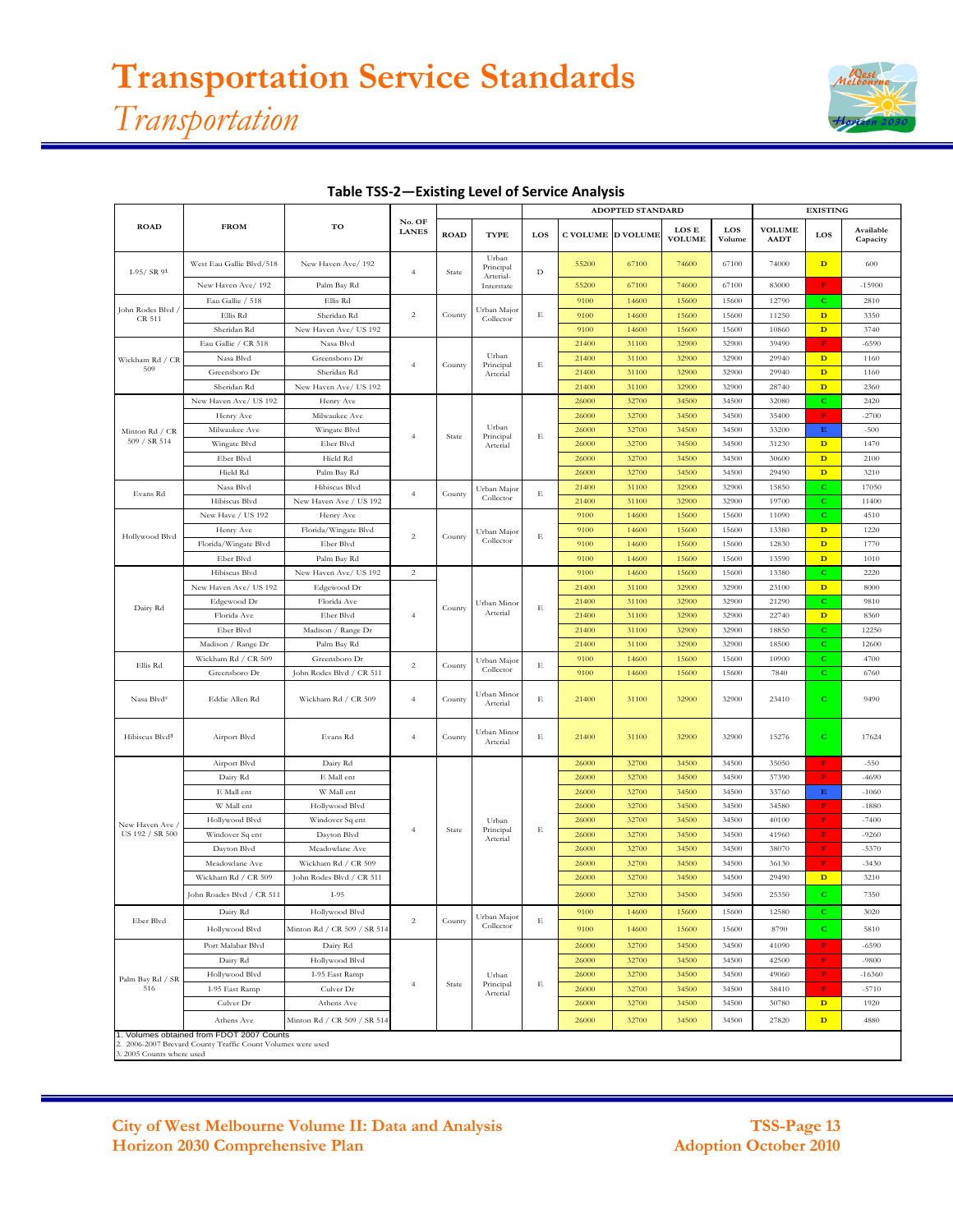

Information indicates that the following roadways are failing:

- I-95 fromUS 192 to Palm Bay Road (FDOT)
- Wickham Road from Eau Gallie Boulevard to NASA Boulevard (Brevard County)
- Minton Road from Henry Avenue to Milwaukee Avenue (Brevard County)
- US 192 from Airport Boulevard to East Mall Entrance (FDOT)
- US 192 from West Mall Entrance to Wickham Road (FDOT)
- Although the Palm Bay Road segment was shown as failing in the 2009 EAR, six-laning is complete and the LOS has improved to an acceptable level.

All the above failing roadways are located within the city limits but are not maintained by the City. Therefore the City utilizes intergovernmental coordination practices with FDOT and Brevard County to assess and mitigate the impacts to these roadways. FDOT currently has the following projects (see also Table FLU-10) budgeted for construction. With the exception of the street lights for US 192, all of the projects will result in an improvement to currently failing roadways within the City.

| Road                         | <b>Description</b>         | <b>FY 2008</b> | FY 2009 | FY 2010 | FY 2011 | FY 2012 |  |  |  |  |
|------------------------------|----------------------------|----------------|---------|---------|---------|---------|--|--|--|--|
| Palm Bay Road from Minton    | Add Lanes and              | \$5.13M        | \$1.6M  | \$0     | \$98K   | \$0     |  |  |  |  |
| to Pinewood Dr               | Reconstruct                |                |         |         |         |         |  |  |  |  |
| Palm Bay Rd from Minton      | Add Lanes and              | \$3.97M        | \$0     | \$0     | \$0     | \$0     |  |  |  |  |
| Rd to Conlan                 | Reconstruct                |                |         |         |         |         |  |  |  |  |
| Wickham Rd at Nasa Blyd &    | New Road                   | \$11.19M       | \$4.75M | \$9.92M | \$0     | \$0     |  |  |  |  |
| Ellis Rd                     | Construction               |                |         |         |         |         |  |  |  |  |
| US 192 at Dairy Rd           | <b>Add Left Turn Lanes</b> | \$0            | \$0     | \$600K  | \$0     | \$0     |  |  |  |  |
| US 192 from I-95 to Dairy Rd | <b>Street Lights</b>       | \$110K         | \$0     | \$0     | \$0     | \$0     |  |  |  |  |

**Table TSS-3 FDOT Projects from Five-Year Work Plan 2008-2013**

# **Concurrency Management**

In 2008, the City updated it adopted a Concurrency Management Ordinance (CMO) as part of its land development regulations (LDR). This ordinance implemented the LOS requirements established in the 1999 Comprehensive Plan, and the City will update and revise the CMO to be reflective of the Horizon 2030 Comprehensive Plan within one year of adoption of the comprehensive plan. The CMO ensures that adequate public facilities and services are available concurrent with the impacts of development. This assessment is achieved by requiring development orders to be evaluated according to the potential impacts on established LOS standards.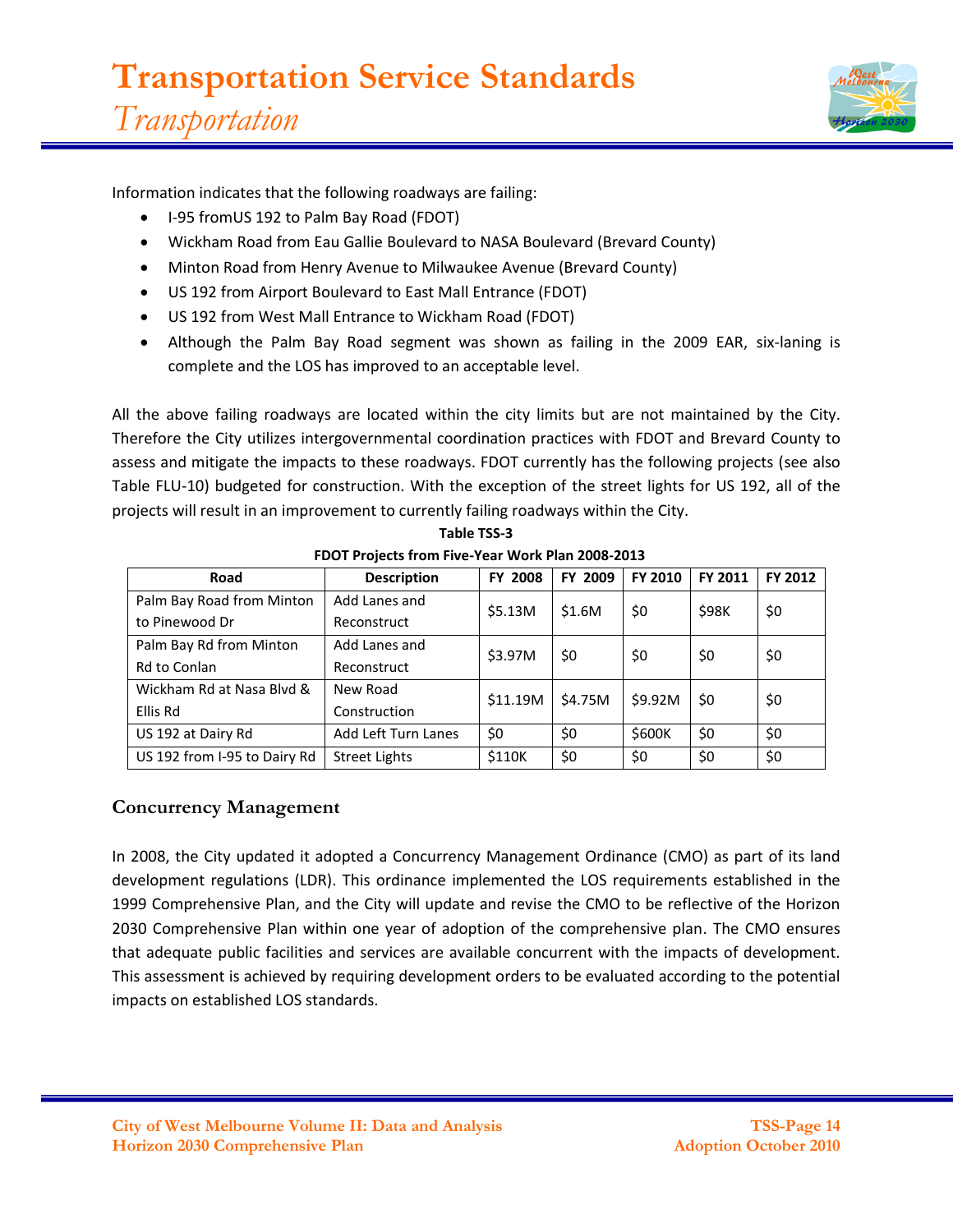# **Transportation Service Standards** *Transportation*



Transportation concurrency requires developers to certify that the LOS on an existing road system is not degraded by proposed development. Since 1994, the City has implemented the concurrency management review process to ensure that concurrency is met by new developments. For traffic circulation, a minimum LOS "E" must be maintained for US 192 as defined by the State Department of Transportation Level of Service Standards and Guidelines Manual. According to Tables TSS 1 and 2, the City's concurrency management standards are largely being met. Table TSS-3 indicates FDOT has established a work plan to bring roadways not meeting the adopted LOS standards into compliance.

The City requires that concurrency must be met before final approval is granted to begin construction for every proposed development. West Melbourne will not grant final approval for new site plans or subdivisions unless a traffic impact statement or study indicates that the proposed project will not cause roadways to drop below the adopted minimum LOS. If a negative impact is demonstrated in the traffic impact statement or study, development will not be permitted to begin until the LOS deficiency is remedied. Alternate means of transportation, such as SCAT, will be encouraged by the City to remedy some of the impact of new development. Close coordination with Brevard County and SCAT will be necessary to further develop transit routes within areas of new growth. The City has set the adopted LOS standards to be the same as surrounding jurisdictions for arterials and collectors, to bring uniformity to planning and capital improvement efforts in the area. It is unreasonable to expect two different LOS on similar roadway segments of an affected facility, or the expenditure of funds for capital improvements, without the cooperation of another local government to fund an improvement on another facility where the improvement crosses into more than one jurisdiction. Adjacent governmental agencies can approve a development project within their city limits that will impact the roadways in adjacent communities which can result in a deficient roadway segment in the adjacent community. Coordination and an ongoing effort of intergovernmental coordination, including sharing local project data, will ensure transportation needs will be met throughout the south Brevard County area.

## **Access Management Strategies**

The Florida Center for Urban Transportation Research has developed the concept of access management strategies (AMS) for Florida communities. AMS is a long-range planning guide which coordinates access to public roads with surrounding developments. The plan reviews the best practices to reduce negative traffic and pedestrian impacts by implementing good design principles. Utilization of the AMS by the City will improve the overall transportation system.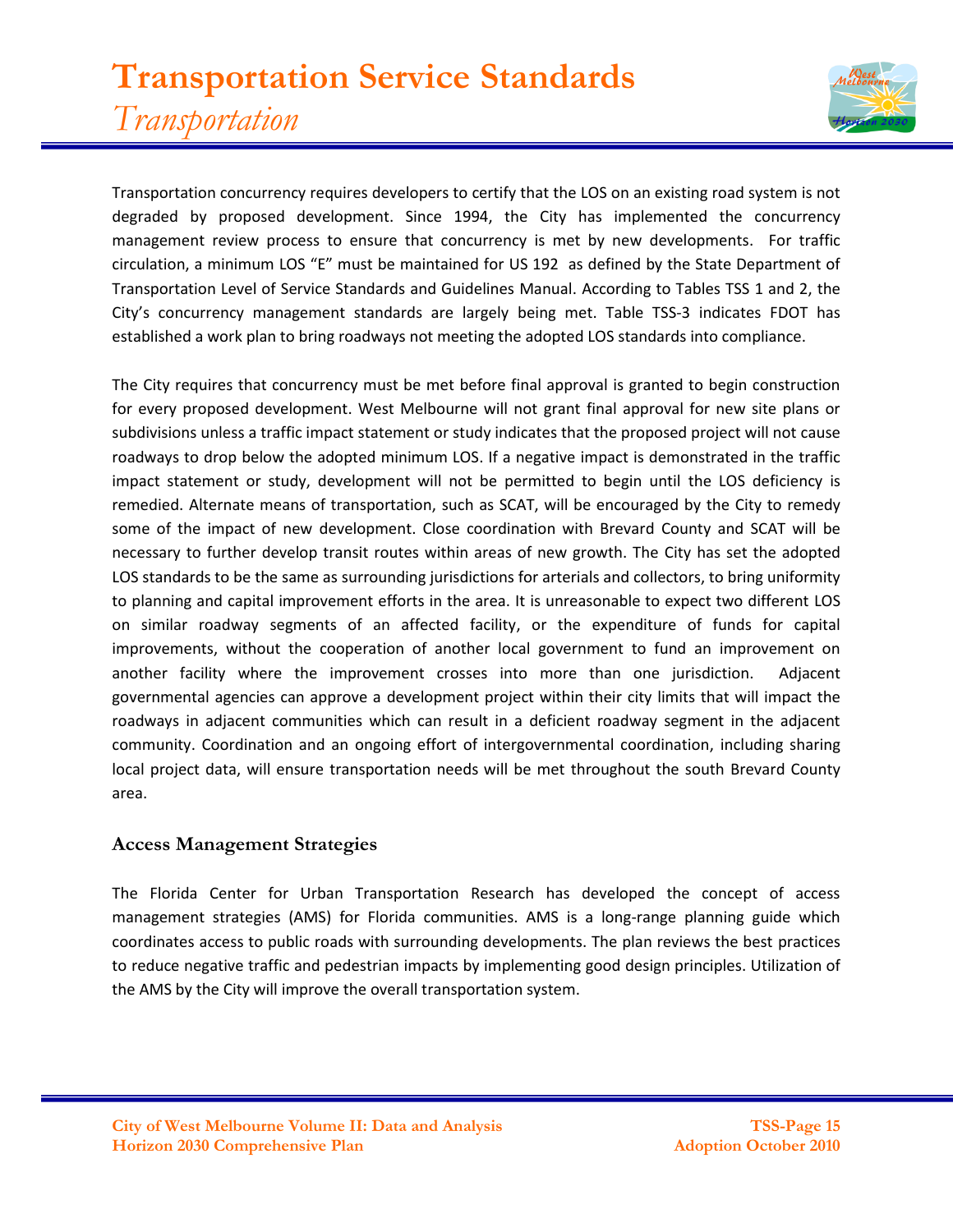

## **Emergency Evacuation**

West Melbourne is not a coastal city but is still very much impacted by evacuation processes during major hurricanes. US 192 is a primary east-west corridor, an SIS connector, and is used for a main evacuation route for cities in south Brevard County. US 192 intersects with I-95 near the western city limits. I-95 is also part of a primary evacuation route for the entire east coast of Florida. In West Melbourne, the main traffic congestion during evacuation processes is located where US 192 passes under I-95 and becomes a two lane rural highway. US 192 is the only inland route available for south Brevard County (see attached "Evacuation Routes" Map).

# **FUTURE ROADWAY GROWTH AND TRANSPORTATION IMPROVEMENTS**

## **Space Coast Transportation Planning Organization**

The Space Coast Transportation Planning Organization (TPO) was established in 1978 following the passage of the Federal Highway Act of 1974. The TPO is a regional, multi-jurisdictional transportation planning agency which is responsible for leading the transportation planning efforts in the Space Coast to help establish the region's transportation project priorities and ensure local transportation projects are coordinated between jurisdictions.

The TPO board consists of 19elected officials from various local governments. In addition to the organizational board, TPO has several advisory committees including the Technical Advisory Committee (TAC), the Citizens Advisory Committee (CAC), and the Bicycle, Pedestrian & Trails Advisory Committee (BPTAC).

The TPO is responsible for planning and programming for the expenditure of state and federal (not local) transportation funds. They also provide technical guidance to local governments regarding transportation planning issues. As a result, the TPO develops several work products, including annual project priorities, a five-year transportation improvement program (TIP) which is developed cooperatively with FDOT and a long range (20-year) transportation plan (LRTP). It is important to note that the TPO is a planning agency but implementing and funding the transportation projects is left to agencies such as FDOT, Brevard County, SCAT and local municipalities.

Every five years the TPO updates the Long Range Transportation Plan (LRTP). The current 2030 LRTP was adopted on April 8, 2010. The plan defines strategic transportation projects linked with growth and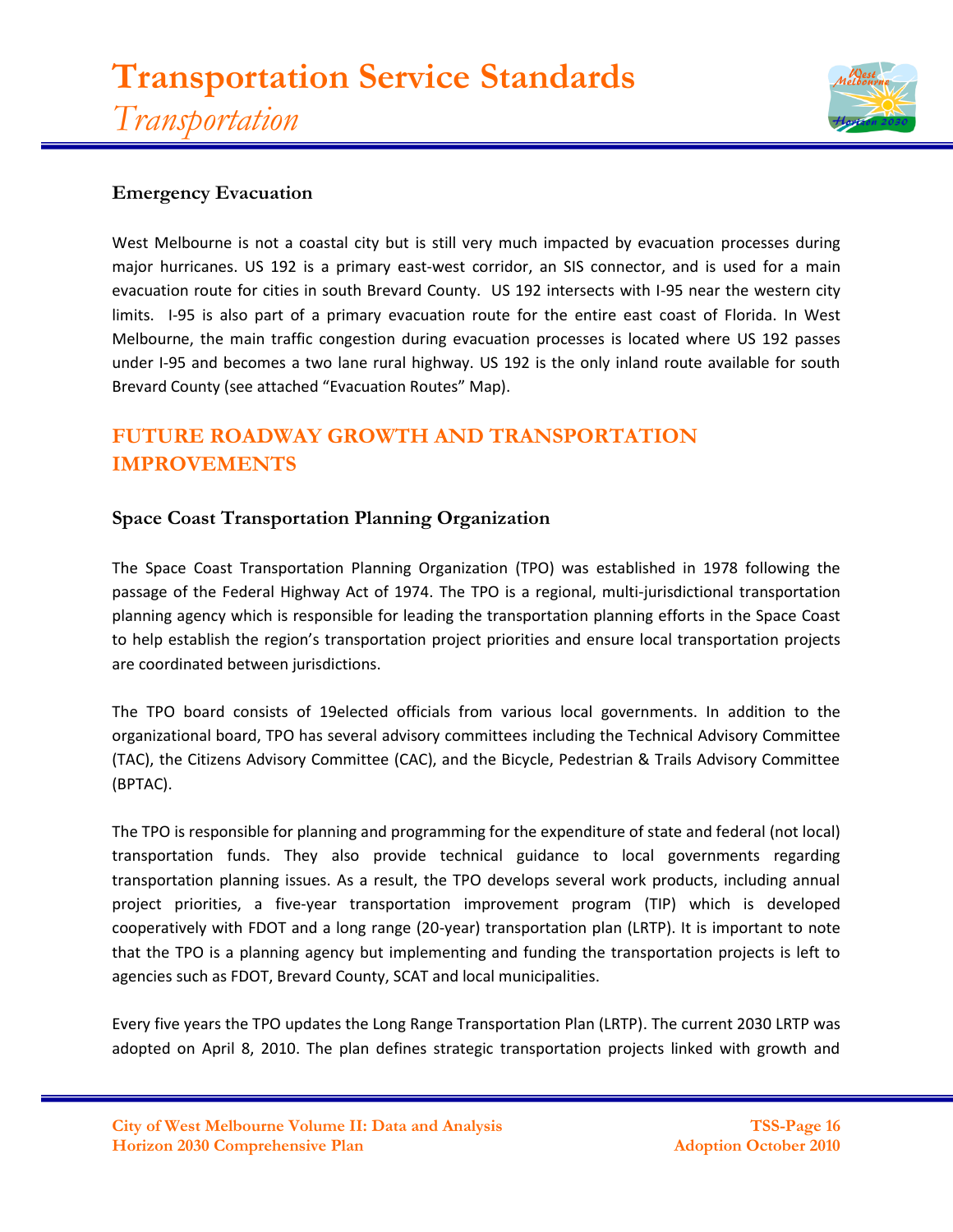

important community objectives along with the ability to meet long-term mobility needs with projected funding. The 2030 Highway Needs System Plan for South Brevard County shows a number of roadway improvements planned for the future (see attached "Local Future Traffic Circulation Plan" map).

The adopted LRTP includes a number of fully funded planned roadways within the 2009-2014 work plan. These funded roadways consist of:

- Widening I-95 to six lanes.
- Adding a center turn lane on Wickham Road from NASA Boulevard to Ellis Road.
- Widening Palm Bay Road to six lanes (construction complete).

Additionally, the plan has a number of fully funded planned roadways included within the 2015-2035 work plan. These funded roadways consist of:

- Widening Ellis Road to six lanes from John Rodes Boulevard to Wickham Road.
- Create the new St John's Heritage Parkway as a four lane roadway with related I-95 interchanges.
- Widening US 192 to six lanes.

## **Roadway Improvement Funding**

Funding is the major constraint for roadway remedies. The City will continue to pledge its share of the local option gas tax in the future as it has in the past. In addition to gas tax funding, the City will utilize transportation impact fees where possible to offset the City's share of the financial burden. Brevard County and FDOT are responsible for most of the roadway network within the city limits. A jurisdiction with a population of less than 20,000 cannot be expected to solely fund such improvements. The City shall continue to require development to pay for the impact it creates though impact fees, roadway improvements, and/or right-of-way dedication. As in the past, the City will require all new development to submit a traffic statement of study detailing the potential impacts created by the proposed project. If the project impact creates an unacceptable LOS, development will only occur if the necessary improvements to restore an acceptable LOS to the roadway are planned and funded or the developer can restore the roadway network to an acceptable level of service by improving the transportation network within the development.

Transportation planning in West Melbourne is an ongoing cooperative process. West Melbourne depends on Brevard County and the TPO significantly in regards to determining transportation needs and assessments such as data collection of current conditions of the transportation system and current needs. FDOT District 5 uses a regional model to assess future needs and then uses this data along with input from the local planning organizations to create the FDOT Adopted Work Program. The TPO uses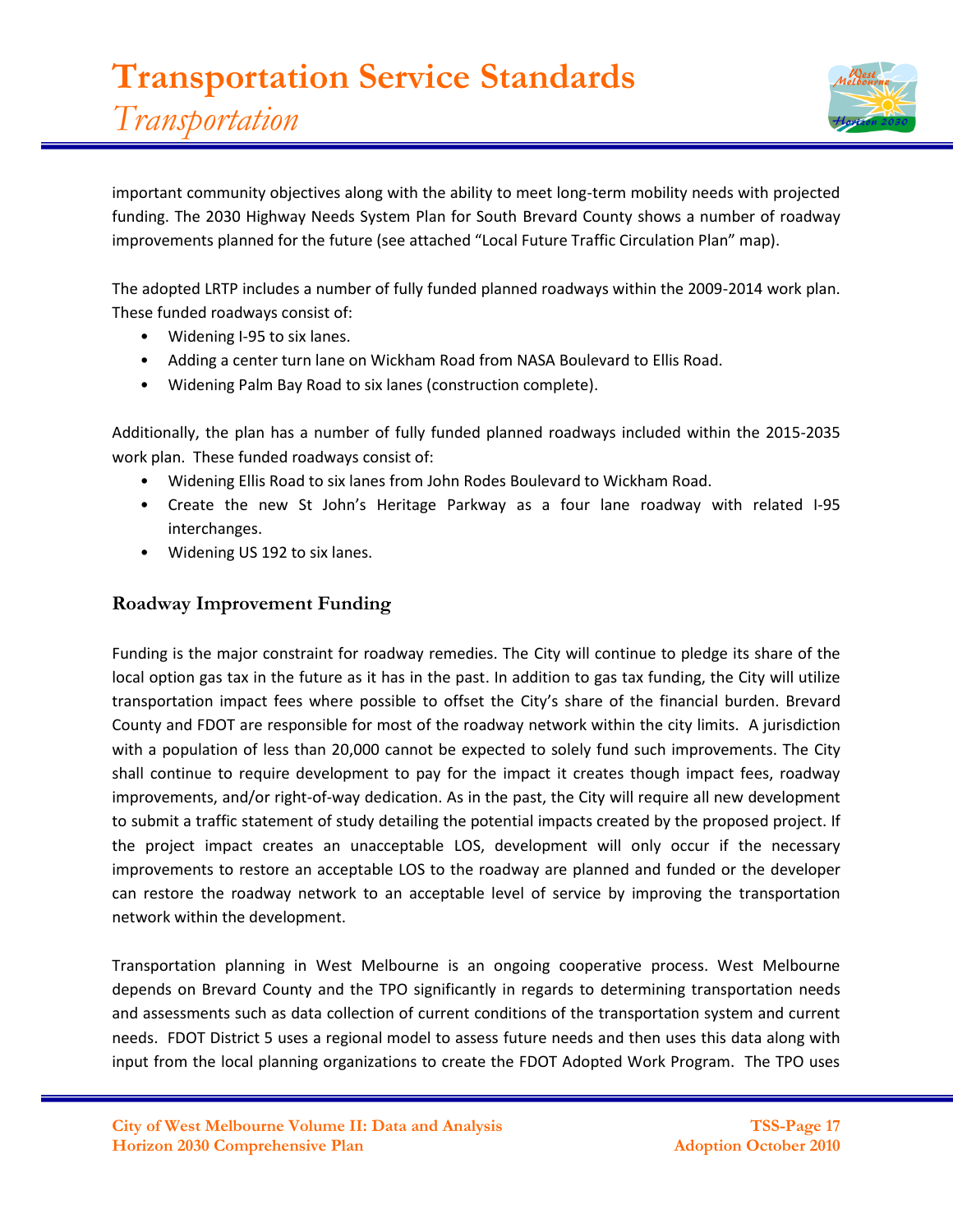

the current and future data along with the regional model to determine the Transportation Improvement Plan and the LRTP as required by State law.

The City implements these roadway financing commitments through its established road impact fee which it collects through a partnership with Brevard County. Through this partnership, the City collects County road impact fees from all applicable developments. These fees provide a fair and equitable method of raising funds to improve county roads. Additional roadway funding sources are derived from FDOT, such as roadway enhancement funding and the Transportation Regional Incentive Program.

# **ALTERNATIVE MODES OF TRANSPORTATION: TRANSIT, RAIL, PEDESTRIAN TRAILS, AND AIR**

## **Multi-Modal Alternatives Approach to Transportation Services**

Besides roadways, the City's existing transportation system is also comprised of mass transit service provided by Space Coast Area Transit (SCAT). The City will be reviewing ways that residents and those working in the City can more easily utilize the transit available. West Melbourne will also continue to work with SCAT to evaluate the alternate routes and days and hours of operation. Bicycles paths and pedestrian sidewalks are another important component of the City's transportation system. The City's sidewalks currently do not provide pedestrian and bicycle access along all segments of major roadways. As part of its commitment to linking the community together through an integrated, multi-modal transportation system that provides transportation alternatives, the City will work towards identifying and prioritizing needed facilities during this planning period to increase options for alternate transportation modes for the residents of the City.

Recognizing the importance of an interconnected, multi-modal transportation system and the need to address the impact of vehicles on the walkabiliy/bikeablility of the community, the City has established a Multi-Modal Transportation Element which focuses on the need to develop a variety of transportation alternatives. The Multi-Modal Transportation Element goals, objectives, and policies are a tool that will help the City become pedestrian friendly and bicycle accessible..

Developments that are built according to the land use and transportation planning patterns in the Multi-Modal Transportation Element will feature traditional mixed use transportation planning practices including:

- A complimentary array and range of land uses.
- **Interconnected networks of streets designed to encourage walking and bicycling.**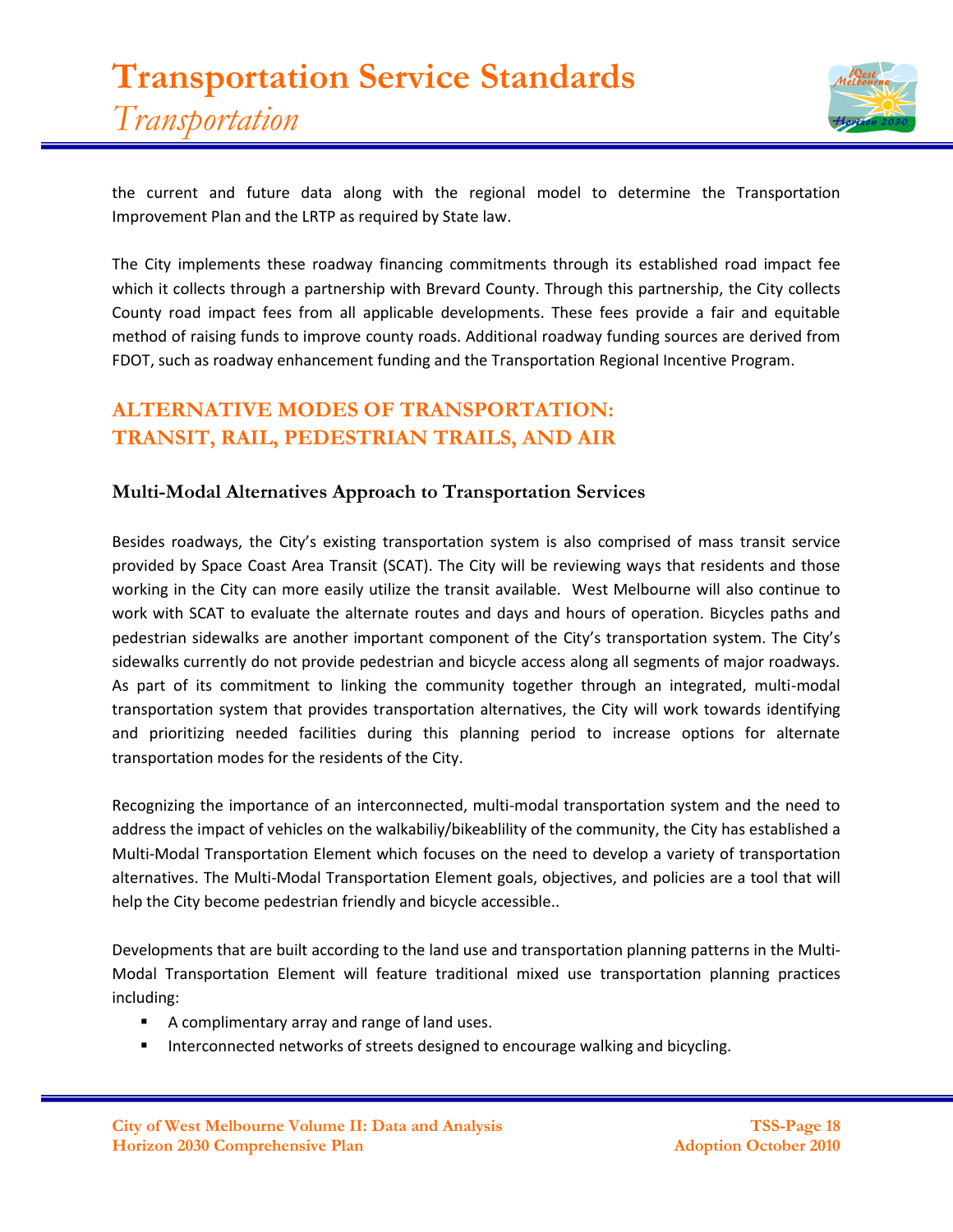

- Appropriate densities and intensities within walking distance of bus stops.
- Daily activities within walking distance of residences.
- Public uses, streets and gathering places that are safe, comfortable and attractive for the pedestrian.
- Creating vehicular parking that does not interfere with pedestrian, bus, auto and truck travel modes.

# **Modal Split and Vehicle Occupancy**

Extensive fixed route transit service in West Melbourne has not been possible, due to several factors including:

- A suburban development pattern.
- **Disconnected land use system and street layout.**
- City's location in relationship to major employment centers and destinations.
- **Overall population demographics.**

As a result of the factors, nearly all trips in the city are by automobile. On corridors served by public transit, the modal split is less than one percent transit. Vehicle occupancy rates were determined by Brevard County for use in the Long Range Transportation Plan (LRTP). The average vehicle occupancy rate in Brevard County 1.1 persons per vehicle for home based work trips and 1.4 persons per vehicle for all other trips.

## **Transit**

West Melbourne does not supply public transportation to it's residents. SCAT is Brevard County's Community Transit Coordinator (CTC). SCAT is an independent governmental entity partially funded by the Board of County Commissioners and provides fixed route service, vanpools, park-and-ride and paratransit services, including trips for the transportation disadvantaged population. The characteristics of public transit facilities are documented in the 2008-2013 Transit Development Plan (TDP). Currently, SCAT operates 16 fixed routes throughout Brevard County with four of the routes serving West Melbourne (see "Existing Mass Transit System" map). Utilizing the transfer routes set within SCAT's fixed route system, a resident of West Melbourne can travel almost anywhere within the county.

The usefulness of transit is measured by frequency of service (headway), availability during peak hours, peak hour capacities, and location. The following paragraphs describe some of these indicators.

In general, fixed routes offered by SCAT operate from 6 am to almost 9 pm to cover the peak hours during the work week, with limited weekend hours. In 2005, countywide, per the 2008-2013 TDP, SCAT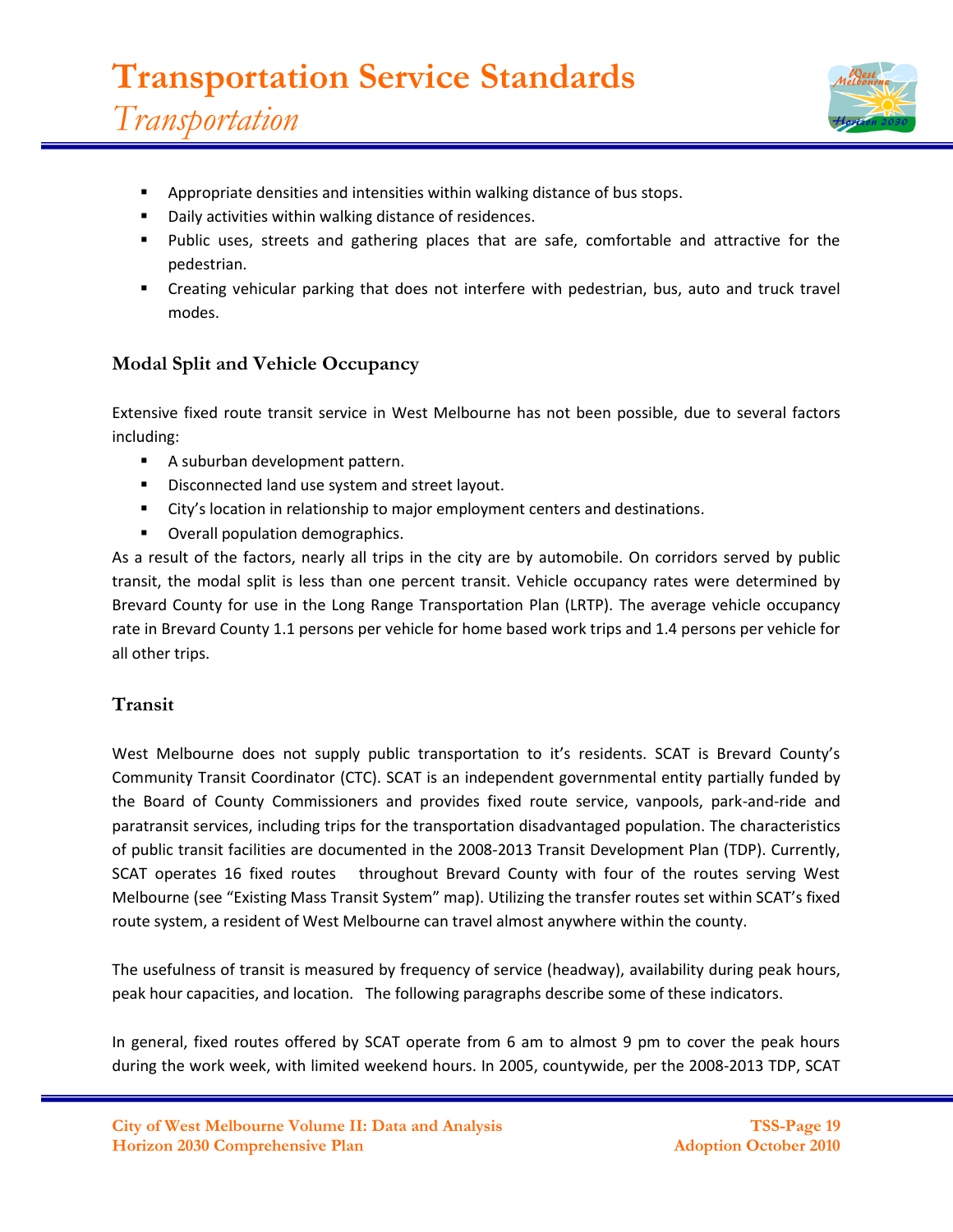

had 1.45 million riders with a fleet of 176 vehicles. In 2005, according to the SCAT 2008-2013 TDP, the average number of riders per hour on SCAT's fixed routes was 17. Typical headways (frequency of service) on SCAT's fixed routes are one hour. Headways or frequency of service is the primary determinant of the quality of transit from the perspective of the transit rider. The shorter headways, the more convenient it is for the potential transit rider to choose transit over other modes of travel.

The 2008-2013 TDP contains short and long term recommendations for improving SCAT's services. Data on the peak hour headways of Route 25, one of the major routes that traverses many sides of West Melbourne (Minton, US 192, Norfolk Parkway) is not available. However, US 192 has been identified in the 2008-2013 TDP as one of eight "key corridors" where the focus will be on improving frequency of fixed route stops, extending service times and perhaps implementing premium types of services. The western terminus of the US 192 route is two miles west of I-95, approximately at the location of the proposed St. Johns Heritage Parkway.

Peak hour capacity cannot be determined as the main route that traverses West Melbourne, Route 25 does not have peak hour or ridership information in the 2008-2013 TDP.

Hammock Landing, located at the northwest intersection of I-95 and Palm Bay Road, has a SCAT transfer station with service being provided per the DRI Development Order for this project. The transfer station used to be at Walmart in West Melbourne, but this was changed when the larger area was provided in Hammock Landing to accommodate this function. In keeping with SCAT principles stated in their TDP, SCAT provides transit to all major employment areas in West Melbourne, and there are numerous transit stops located along the arterials that traverse the city. The City supports the expansion and addition of routes throughout the city to help decrease vehicle miles traveled and provide opportunities for multi-modal transportation, and through our participation in the Space Coast TPO we will coordinate with SCAT on future plans.

SCAT's areas of support to the city include: Car/Vanpool Matching, Fixed Route Buses, Employer Parking Incentive Programs, developing Park-N-Ride locations, Telecommuting options, a Vanpool Leasing Program, Alternative Work Scheduling, Bicycle Commuting, Pedestrian Commuting or a combination of the above elements.

The TPO 2035 LRTP highlights a 2008 rider survey of SCAT riders that found SCAT ridership can be characterized in the following ways:

 Transit is becoming increasingly competitive versus other modes of travel. The percentage of riders who identified convenience as their most important reason for riding the bus more than doubled over the last five years to almost 13 percent.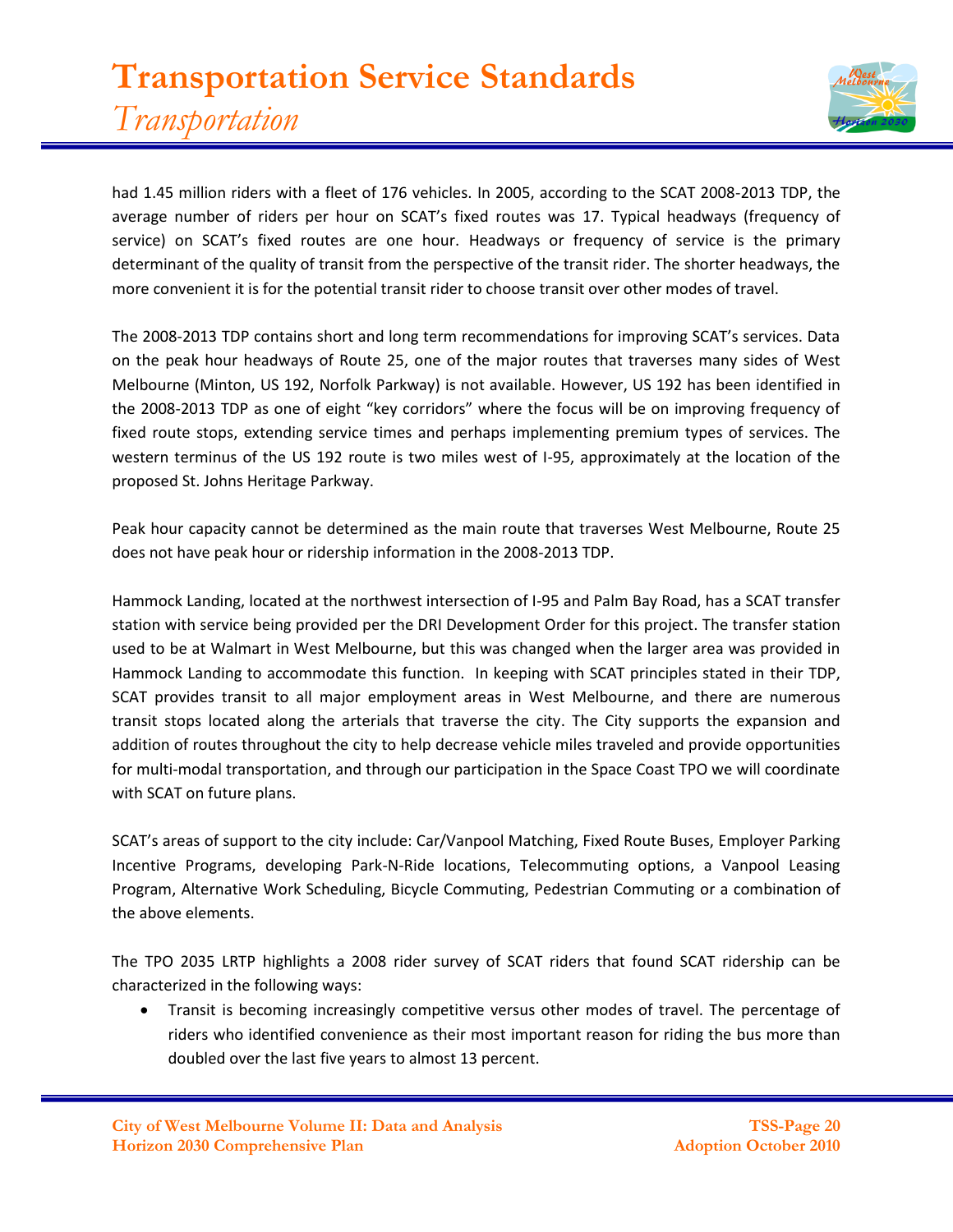

- For one out of five riders, SCAT is their only option for making a trip. Riders in the 18 or younger and 60 or older age ranges are most dependent on SCAT.
- Access to an automobile and the ability to drive continue to be major factors in the decision to ride the bus. Over three-fourths of riders identify these two reasons as most important in their decision to ride the bus.
- SCAT has become an increasingly viable option for residents to get to work. Over one-fourth of all SCAT trips are for work, compared to one-fifth in 1999.
- Making SCAT routes highly accessible remains a key objective. About three out of four SCAT riders walk to get to the bus, while almost ten percent ride a bike.
- A majority of SCAT riders use the bus on a regular basis. Over 85 percent of riders take the bus every week.
- A majority of SCAT riders are new to the system. Over one third have been riding for less than six months, while two-thirds have been riding for less than two years.

The study also found that—consistent with SCAT coverage, headway times, and routes—85 percent of the riders are from Cocoa, Cocoa Beach, and Melbourne. Thus, it could be argued that West Melbourne ridership may increase it SCAT increased service frequency and coverage areas and if the city encouraged use of SCAT services through improved multi-modal planning, including additional park and ride facilities.

# **Bicycle**

According to the Florida Bicycle Association, bicycling is one of the most efficient modes for shorter local trips. The availability of bicycle facilities plays an important role in encouraging the use of bicycles as a mode of travel. In communities that have a good bicycle network, considerable shares of shorter vehicular trips are substituted by bicycle trips. Additionally, bicycling offers the potential for recreation and positively contributes to the health of the residents.

The lack of bicycling facilities is a concern to the residents of the City of West Melbourne. This issue was raised in the Horizon 2030 visioning process in November 2007. The current TPO Bicycle Plan was adopted in 1988 and the TPO developed a comprehensive pedestrian plan in 1993. The TPO LRTP includes goals, objectives, and policies that address pedestrian and bicyclist needs. A Brevard County trail system is currently under development.